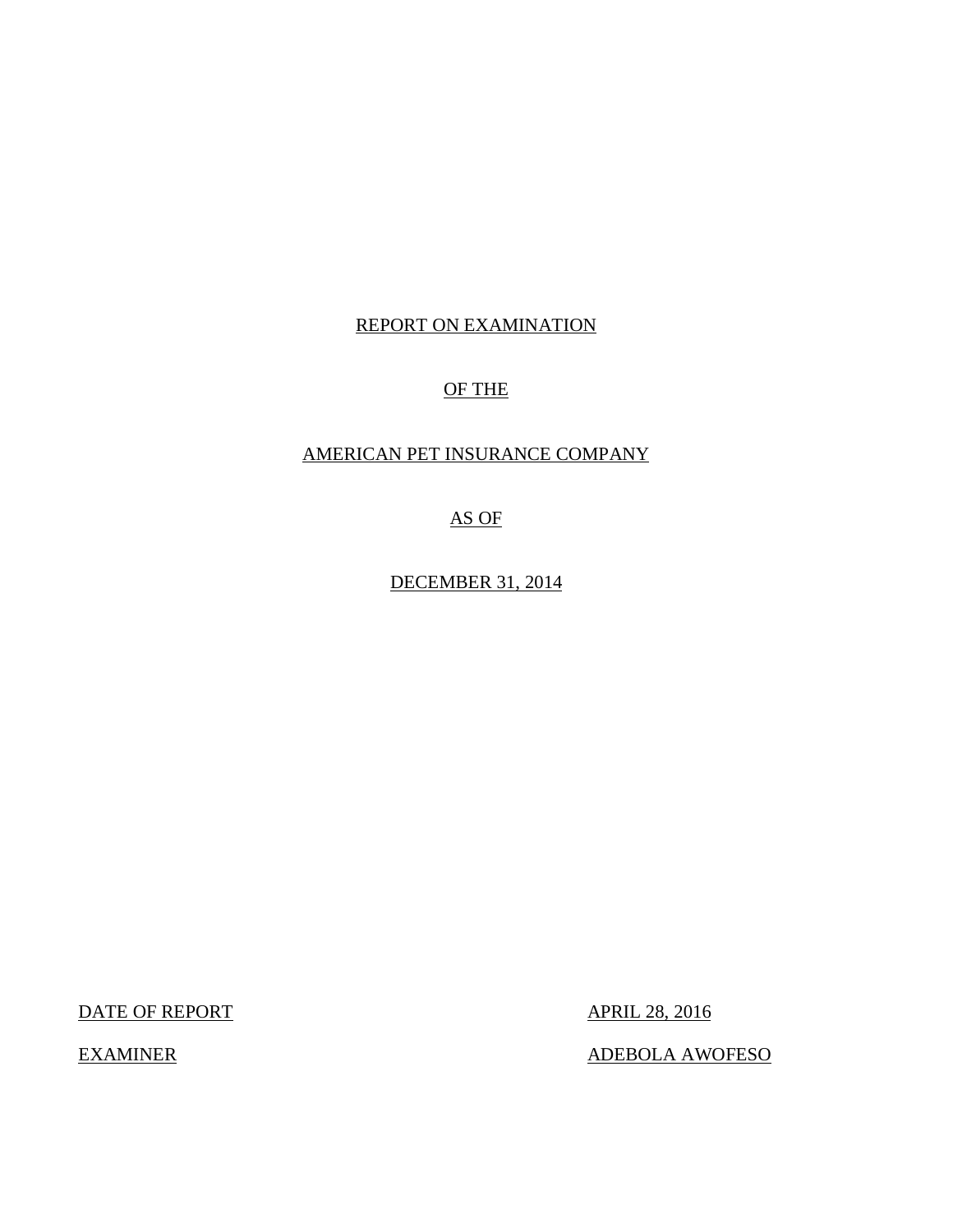# TABLE OF CONTENTS

# ITEM NO. PAGE NO.

| 1  | Scope of Examination                                                                                                                                                                                         | $\overline{2}$                |
|----|--------------------------------------------------------------------------------------------------------------------------------------------------------------------------------------------------------------|-------------------------------|
| 2. | Description of Company                                                                                                                                                                                       | 3                             |
|    | A. Management<br>B. Territory and plan of operation<br>C. Reinsurance<br>D. Holding company system<br>E. Significant operating ratios<br>F. Accounts and records<br>G. Risk management and internal controls | 4<br>6<br>8<br>10<br>11<br>14 |
| 3. | <b>Financial Statements</b>                                                                                                                                                                                  | 15                            |
|    | A. Balance sheet<br>B. Statement of income<br>C. Capital and surplus account                                                                                                                                 | 15<br>17<br>18                |
| 4. | Losses and loss adjustment expenses                                                                                                                                                                          | 19                            |
| 5. | Compliance with prior report on examination                                                                                                                                                                  | 19                            |
| 6. | Summary of comments and recommendations                                                                                                                                                                      | 20                            |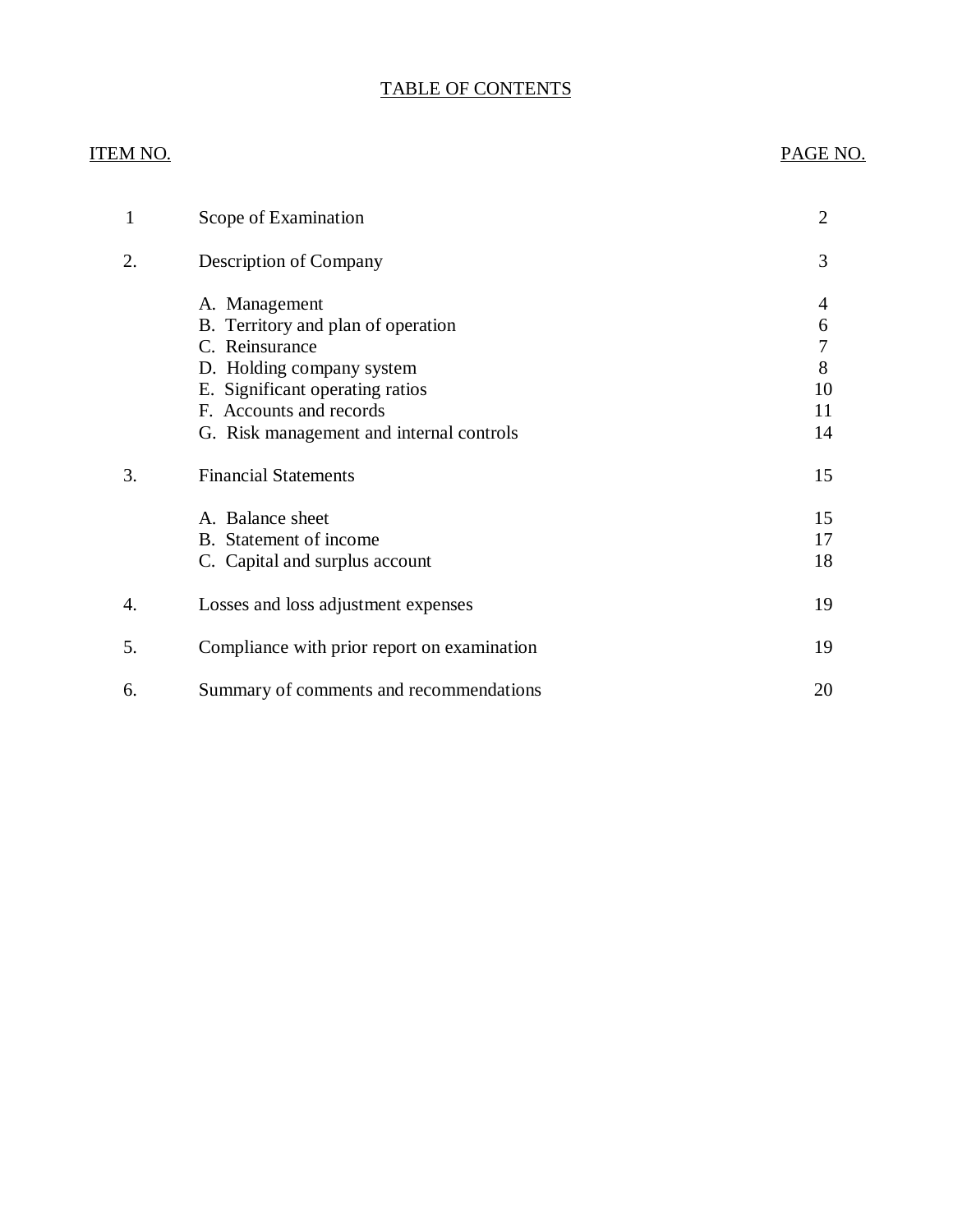

Andrew M. Cuomo Governor

> Maria T. Vullo Superintendent

> > April 28, 2016

Honorable Maria T. Vullo Superintendent New York State Department of Financial Services Albany, New York 12257

Madam:

Pursuant to the requirements of the New York Insurance Law, and in compliance with the instructions contained in Appointment Number 31350 dated May 7, 2015, attached hereto, I have made an examination into the condition and affairs of American Pet Insurance Company as of December 31, 2014, and submit the following report thereon.

Wherever the designation "the Company" or "APIC" appears herein without qualification, it should be understood to indicate American Pet Insurance Company.

Wherever the designation "TMUI" appears herein without qualification, it should be understood to indicate Trupanion Managers USA, Inc.

Wherever the term "Department" appears herein without qualification, it should be understood to mean the New York State Department of Financial Services.

The examination was conducted at the Company's administrative office located at 5245 Shilshole Avenue NW, Seattle, Washington 98107.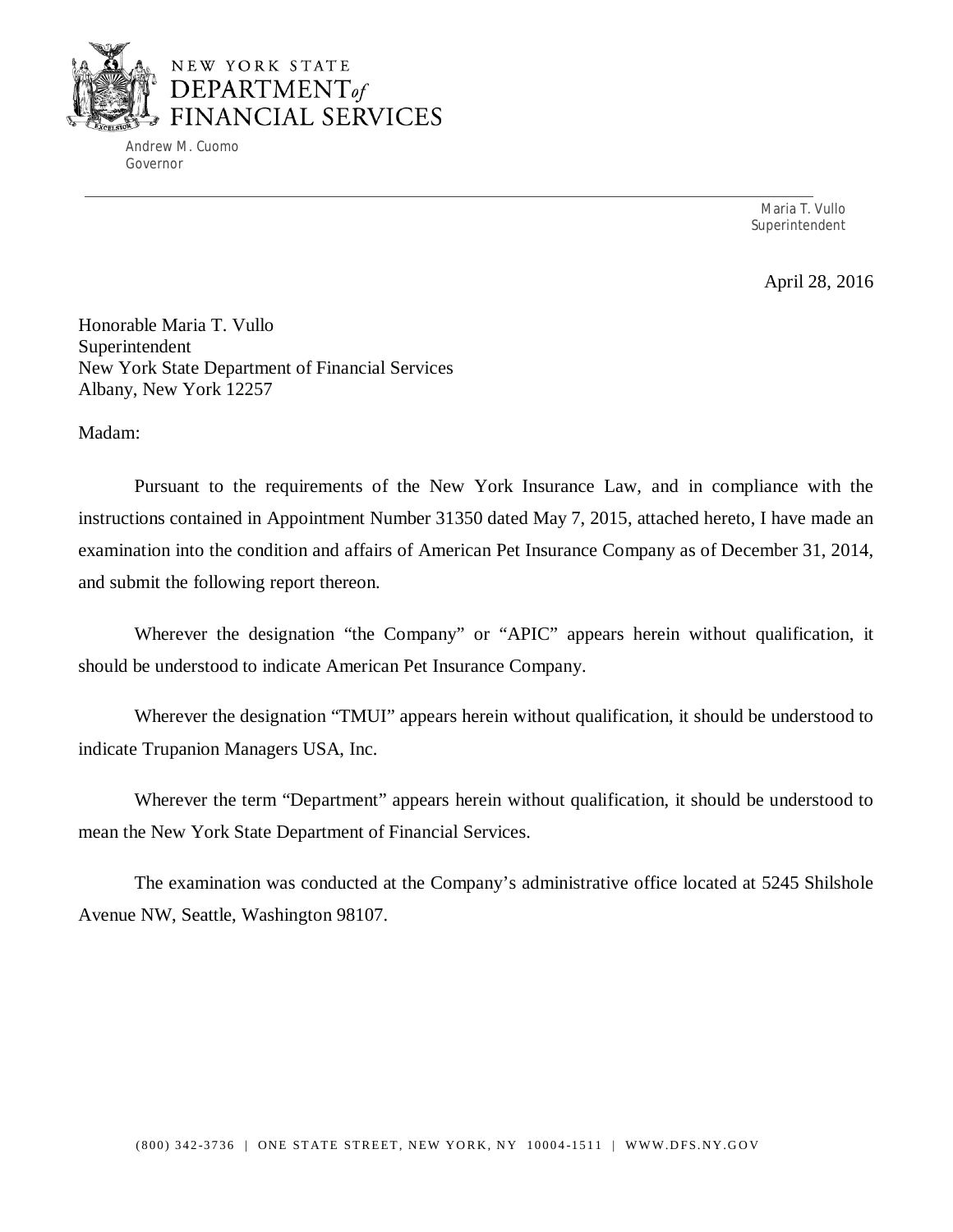### 1. SCOPE OF EXAMINATION

<span id="page-3-0"></span>The Department has performed an individual examination of the Company, a multi-state insurer. The previous examination was conducted as of December 31, 2011. This examination covered the three year period from January 1, 2012 through December 31, 2014. Transactions occurring subsequent to this period were reviewed where deemed appropriate by the examiner.

This examination was conducted in accordance with the National Association of Insurance Commissioners ("NAIC") Financial Condition Examiners Handbook ("Handbook"), which requires that we plan and perform the examination to evaluate the financial condition and identify prospective risks of the Company by obtaining information about the Company including corporate governance, identifying and assessing inherent risks within the Company and evaluating system controls and procedures used to mitigate those risks. This examination also includes assessing the principles used and significant estimates made by management, as well as evaluating the overall financial statement presentation, management's compliance with Statutory Accounting Principles and annual statement instructions when applicable to domestic state regulations.

All financially significant accounts and activities of the Company were considered in accordance with the risk-focused examination process. This examination also included a review and evaluation of the Company's own control environment assessment and an evaluation based upon the Company's Sarbanes Oxley documentation and testing. The examiners also relied upon audit work performed by the Company's independent public accountants when appropriate.

This examination report includes a summary of significant findings for the following items as called for in the Handbook:

> Significant subsequent events Company history Corporate records Management and control Fidelity bonds and other insurance Pensions, stock ownership and insurance plans Territory and plan of operation Growth of Company Loss experience Reinsurance Accounts and records Statutory deposits Financial statements Summary of recommendations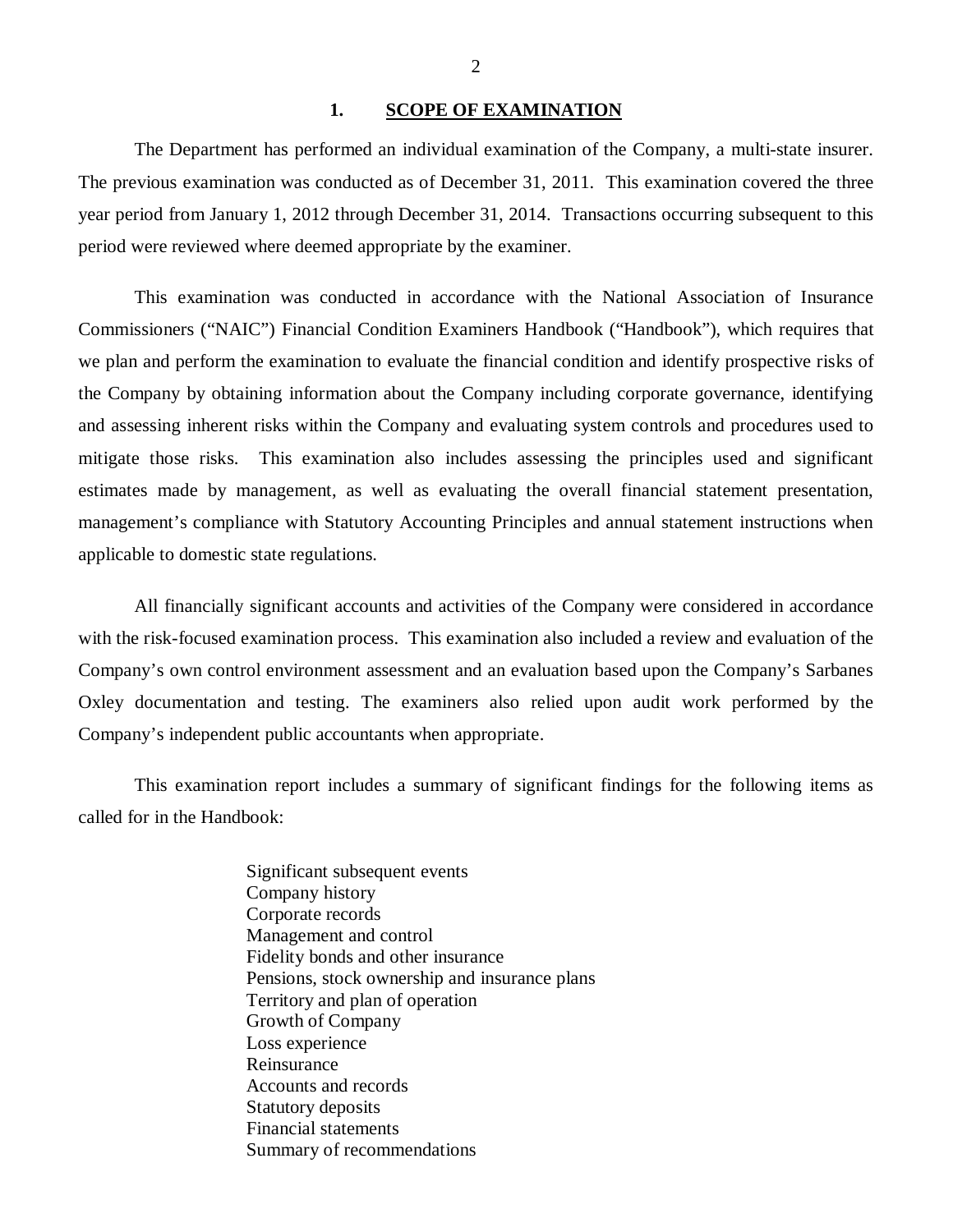A review was also made to ascertain what action was taken by the Company with regard to comments and recommendations contained in the prior report on examination.

This report on examination is confined to financial statements and comments on those matters that involve departures from laws, regulations or rules, or that are deemed to require explanation or description.

### **2. DESCRIPTION OF COMPANY**

The Company was incorporated under the laws of the state of New York on December 7, 2000 as the Nipponkoa Insurance Company of America.

On April, 25, 2007, Trupanion, Inc., a Delaware company, purchased the Company for \$13,200,000, which represented the Company's surplus plus \$3,000,000. On May 29, 2007 the name of the Company was changed to American Pet Insurance Company.

The Company began writing pet health insurance in January 2008 under the brand name Trupanion and managed by its affiliate TMUI, an Arizona corporation.

Capital paid in is \$4,800,000 consisting of 1,600 shares of \$3,000 par value per share common stock. Gross paid in and contributed surplus is \$14,380.538. Gross paid in and contributed surplus increased by \$8,910,000 during the examination period, as follows:

| Date       | Description                                     |             | Amount       |
|------------|-------------------------------------------------|-------------|--------------|
| 2011       | Beginning gross paid in and contributed surplus |             | \$5,470,538  |
| 2013       | <b>Surplus Contribution</b>                     | \$3,500,000 |              |
| 2014       | <b>Surplus Contribution</b>                     | 5,410,000   |              |
|            | <b>Total Surplus Contributions</b>              |             | 8,910,000    |
| 12/31/2014 | Ending balance                                  |             | \$14,380,538 |

As shown above, the Company received capital contributions of \$3,500,000 and \$5,410,000 in 2013 and 2014, respectively, from its parent Trupanion, Inc. However, these transactions were not submitted to the Department prior to enactment. Pursuant to Section  $1505(d)(1)$  of the New York Insurance Law, the Company is required to notify the Superintendent in writing of its intention to enter into such transaction at least 30 days prior to the effective date of the transaction.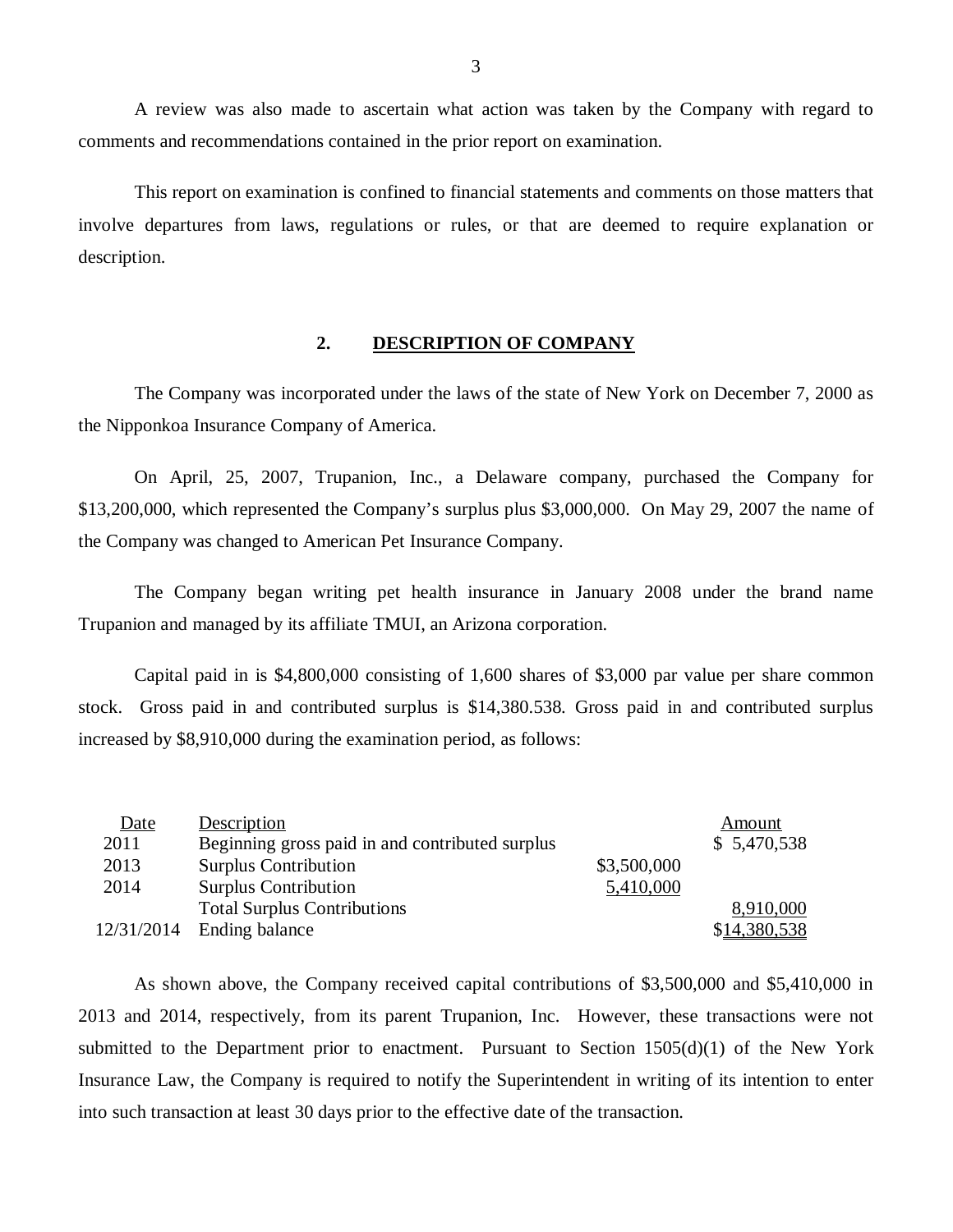<span id="page-5-0"></span>It is recommended that the Company comply with the notification requirements set forth in Section 1505(d)(1) of the New York Insurance Law.

In addition, \$500,000 of the 2013 contribution was not received by APIC until the second quarter of 2014 and therefore, should have been reported as non-admitted asset as of December 31, 2013. It is recommended that the Company report capital contributions in the statement corresponding to the period in which the capital contributions are actually received.

### A. Management

Pursuant to the Company's charter and by-laws, management of the Company is vested in a board of directors consisting of not less than thirteen nor more than twenty-one members. The board meets four times during each calendar year. At December 31, 2014, the board of directors was comprised of the following fourteen members:

| <b>Name and Residence</b> | <b>Principal Business Affiliation</b>              |
|---------------------------|----------------------------------------------------|
| Michael O. Banks          | Chief Financial Officer,                           |
| Seattle, WA               | Trupanion, Inc. and American Pet Insurance Company |
| Peter R. Beaumont         | Owner and Managing Partner,                        |
| New Vernon, NJ            | <b>Yorkshire Management LLC</b>                    |
| Louis P. Chames, Jr.      | Associate Vice President, Regulatory Operations,   |
| Bonney Lake, WA           | Trupanion Manager USA, Inc.                        |
| Paul E. Dassenko          | Principal/Sole Shareholder,                        |
| Sharon, CT                | Azure Advisors, Inc.                               |
| Timothy J. Graff          | President,                                         |
| Seattle, WA               | American Pet Insurance Company.                    |
| John H. Kramer            | Director,                                          |
| Vero Beach, FL            | American Pet Insurance Company                     |
| Daniel G. Levitan         | Co-Founder/Managing Member,                        |
| Seattle, WA               | Maveron LLC                                        |
| Murray B. Low             | Director,                                          |
| Stanford, CT              | Lang Entrepreneurship Center, Columbia University  |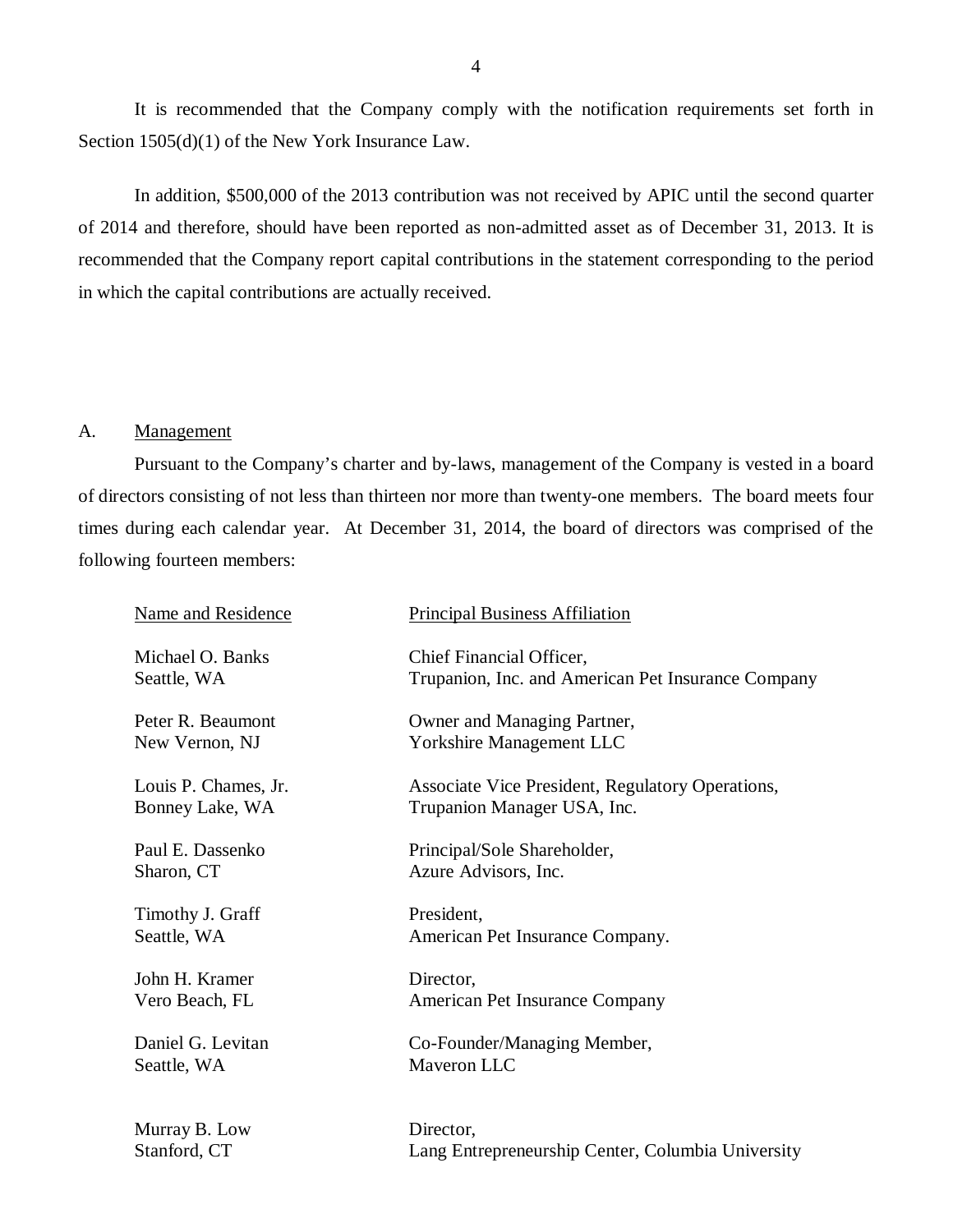| <b>Name and Residence</b>           | <b>Principal Business Affiliation</b>               |
|-------------------------------------|-----------------------------------------------------|
| Michael J. Lucciola                 | Chief Executive Officer,                            |
| Chatham, NJ                         | QVE.LLC d/b/a Get VEQ.com                           |
| Darryl G. A. Rawlings               | Chief Executive Officer,                            |
| Seattle, WA                         | Trupanion, Inc., and American Pet Insurance Company |
| Howard E. Rubin                     | Consultant,                                         |
| Glen Ridge, NJ                      | Trupanion, Inc.                                     |
| Morton E. Spitzer<br>Boca Raton, FL | Retired                                             |
| James K. Steen                      | Retired/Sole Practitioner,                          |
| Old Greenwich, CT                   | Corporate Consultant, Insurance                     |
| Jennifer F. Steindler               | Vice President-Legal Affairs,                       |
| Southfields, NY                     | Hugo Boss USA.                                      |

A review of the minutes of the board of directors' meetings held during the examination period indicated that the meetings were generally well attended with the exception of Peter Beaumont and Daniel Levitan each of whom attended less than 20% of the meetings for which they were eligible to attend.

Members of the board have a fiduciary responsibility and must evince an ongoing interest in the affairs of the insurer. It is essential that board members attend meetings consistently and set forth their views on relevant matters so that the board may reach appropriate decisions. Individuals who fail to attend at least one-half of the regular meetings do not fulfill such criteria. It is recommended that board members who are unable or unwilling to attend meetings consistently should resign or be replaced.

Article II Section 4 of the Company's By Laws states:

"Regular meetings of the Board of Directors shall be held immediately following the annual meeting of shareholders…but no less than four regularly scheduled quarterly Board meetings shall be held in each calendar year."

A review of the minutes of the board of directors' meetings held during the examination period indicated that the board of directors' met only three times in 2012. It is recommended that the Company comply with its By Laws by conducting regular meetings of the board of directors at least once in each quarter of the year.

5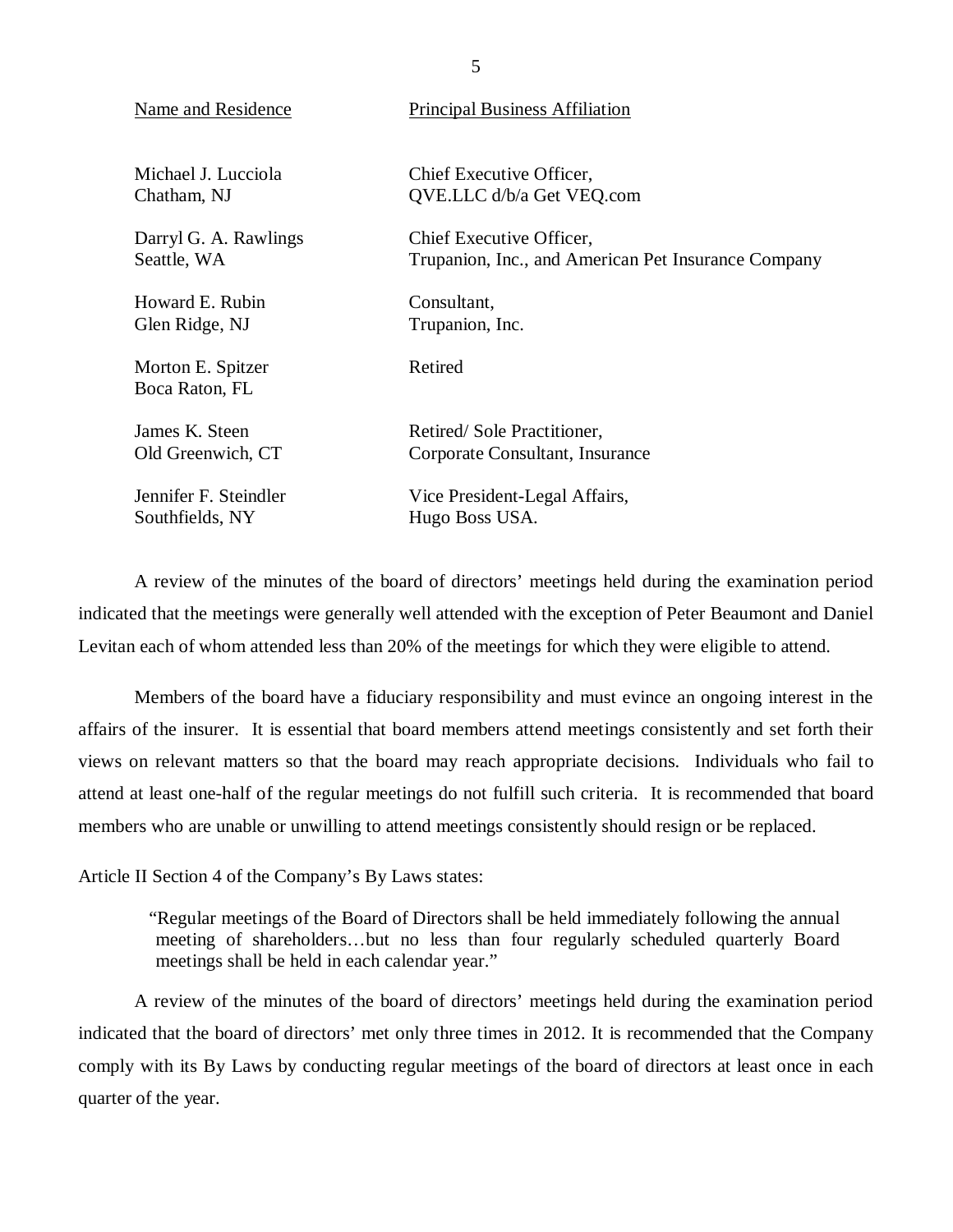<span id="page-7-0"></span>As of December 31, 2014, the principal officers of the Company were as follows:

Name<br>
Darryl G. A. Rawlings Title Chief Executive Officer Darryl G. A. Rawlings Timothy J. Graff President Louis P. Chames Jr. Secretary

Michael O. Banks Chief Financial Officer

### B. Territory and Plan of Operation

As of December 31, 2014, the Company was licensed to write business in all fifty states, the District of Columbia and Commonwealth of Puerto Rico.

As of the examination date, the Company was authorized to transact the kinds of insurance as defined in the following numbered paragraphs of Section 1113(a) of the New York Insurance Law:

| <u>Paragraph</u> | Line of Business                               |
|------------------|------------------------------------------------|
| 3                | Accident & health                              |
| $\overline{4}$   | Fire                                           |
| 5                | Miscellaneous property                         |
| 6                | Water damage                                   |
| 7                | Burglary and theft                             |
| 8                | Glass                                          |
| 9                | Boiler and machinery                           |
| 10               | Elevator                                       |
| 11               | Animal                                         |
| 12               | Collision                                      |
| 13               | Personal injury liability                      |
| 14               | Property damage liability                      |
| 15               | Workers' compensation and employers' liability |
| 16               | Fidelity and surety                            |
| 19               | Motor vehicle and aircraft physical damage     |
| 20               | Marine and inland marine                       |
| 21               | Marine protection and indemnity                |

Based on the lines of business for which the Company is licensed and the Company's current capital structure, and pursuant to the requirements of Articles 13 and 41 of the New York Insurance Law, the Company is required to maintain a minimum surplus to policyholders in the amount of \$4,000,000.

The following schedule shows the direct premiums written by the Company both in total and in New York for the period under examination: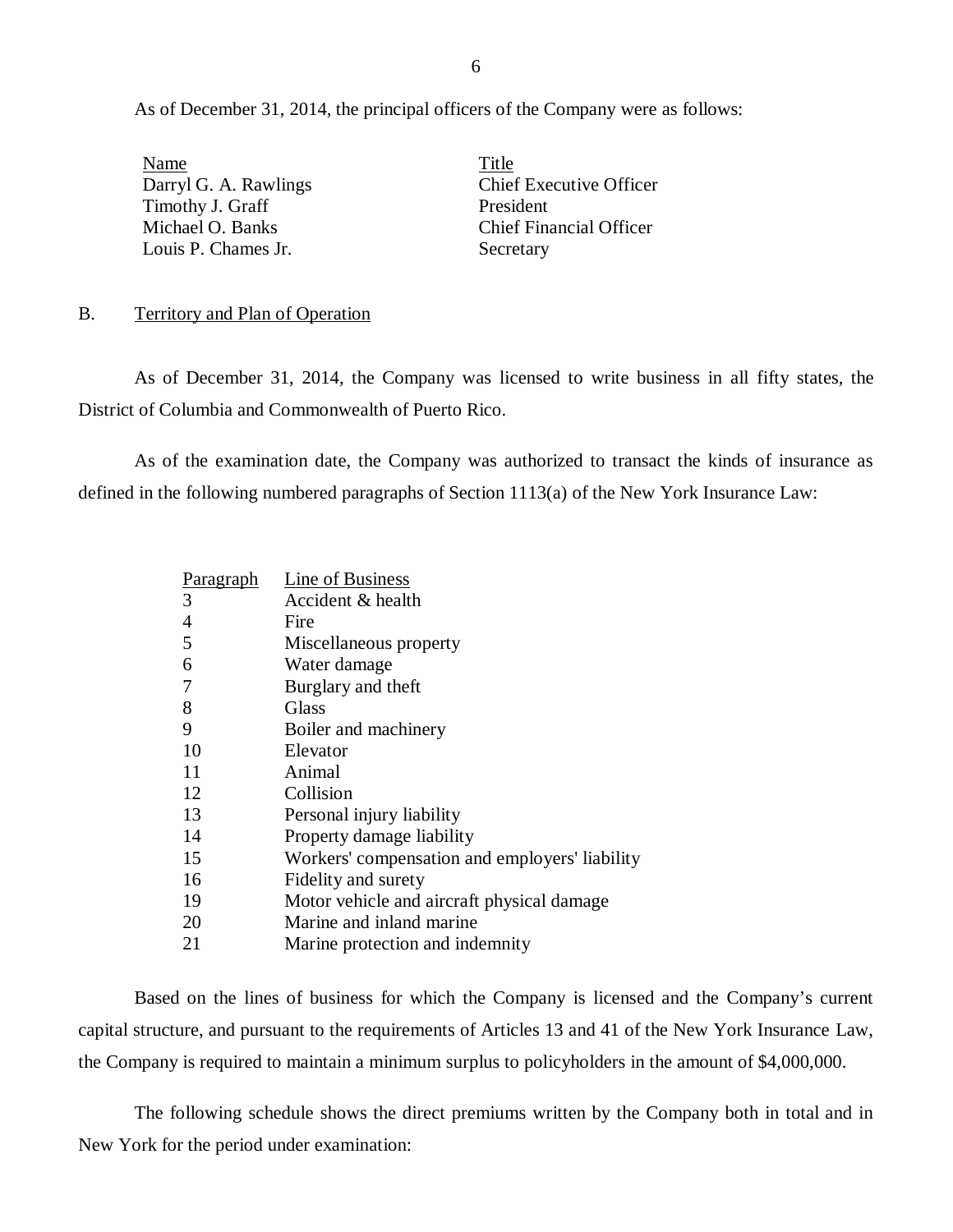|--|

|                                                                            | Premiums Written in New York State as |
|----------------------------------------------------------------------------|---------------------------------------|
|                                                                            | a Percentage of Total Premium         |
|                                                                            |                                       |
| \$37,095,183                                                               | 15.66%                                |
| \$63,511,768                                                               | 14.64%                                |
| \$86,819,716                                                               | 14.13%                                |
| Calendar Year New York State<br>\$5,809,183<br>\$9,301,282<br>\$12,271,538 | <b>Total Premiums</b>                 |

The Company operates as a monoline pet insurer that provides health and accident insurance for dogs and cats both in USA and Canada. APIC is managed by its affiliate/MGA Trupanion Managers USA, Inc. (d/b/a Trupanion), an Arizona corporation.

### C. Reinsurance

The Company does not cede any reinsurance.

Assumed reinsurance accounted for 7.76% of the Company's gross premiums written in 2014. The Company's assumed reinsurance program consists of a fronting arrangement with Omega General Insurance Company ("Omega"), a Canadian insurer, whereby Omega writes pet insurance in Canada pursuant to an agency agreement with Trupanion Brokers Canada Inc. and cedes 100% of this business to the Company pursuant to a stop loss reinsurance agreement. This agreement no longer in effect as of December 31, 2014.

The Company utilizes reinsurance accounting as defined in Statement of Statutory Accounting Principle ("SSAP") No. 62 for its assumed reinsurance business.

Examination review found that the Schedule F data reported by the Company in its filed annual statement accurately reflected its reinsurance transactions.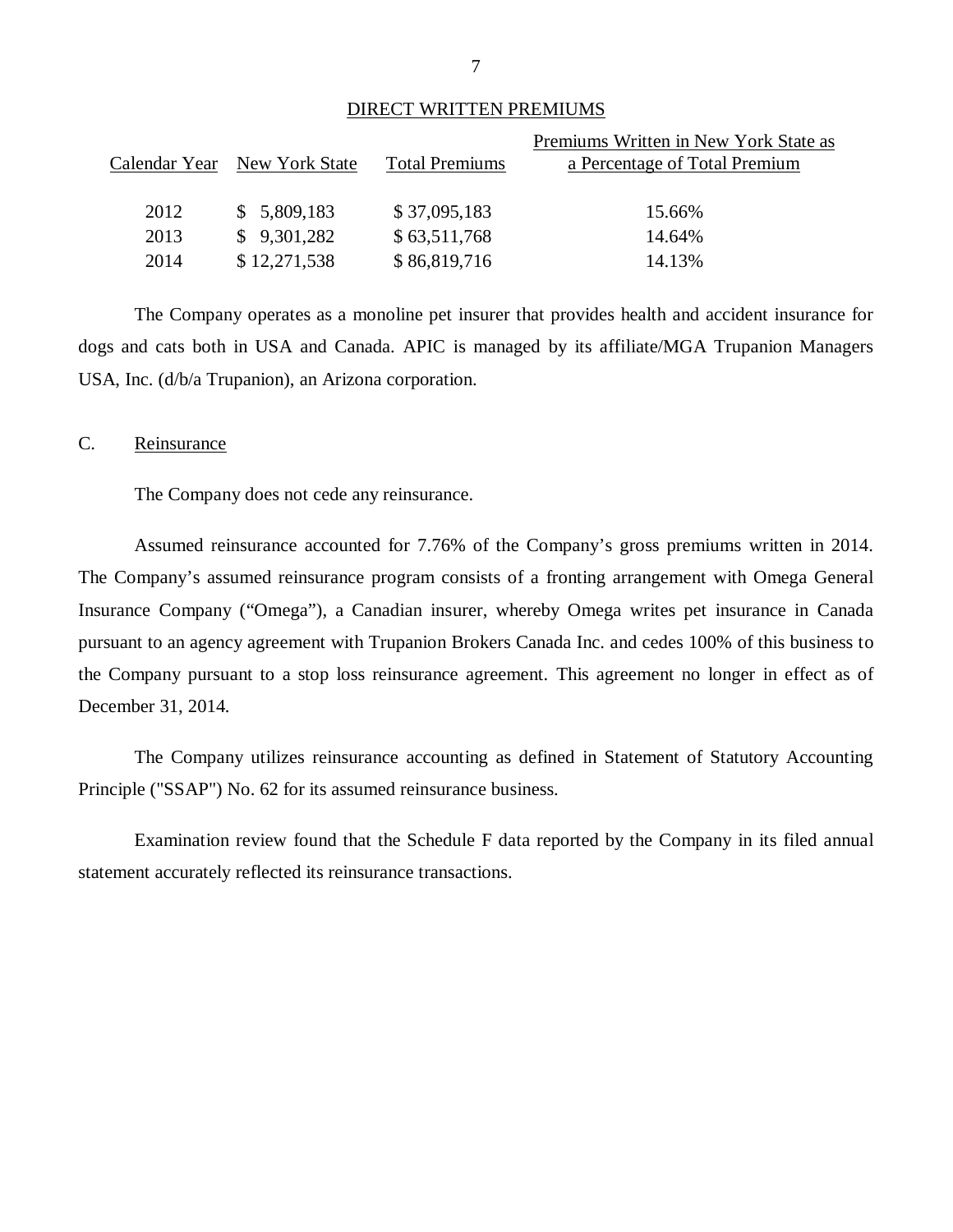### <span id="page-9-0"></span>D. Holding Company System

The Company is 100% owned by Trupanion, Inc., a Delaware corporation publicly traded on the New York Stock Exchange.

A review of the Holding Company Registration Statements filed with this Department indicated that such filings were complete and were filed in a timely manner pursuant to Article 15 of the New York Insurance Law and Department Regulation 52.

The following is a chart of the holding company system at December 31, 2014:



\*The following investors own more than 5% of the outstanding shares of Trupanion, Inc.:

Entities affiliated with Maveron (23.3%)

Entities affiliated with Highland Consumer Fund (9.9%)

RenaissanceRe Ventures Ltd. (9.8%)

Entities affiliated with Deerfield (9.5%)

Darryl Rawlings, CEO/Founder of Trupanion, Inc., (8.7%)

Wasatch Advisors, Inc., (5.5%)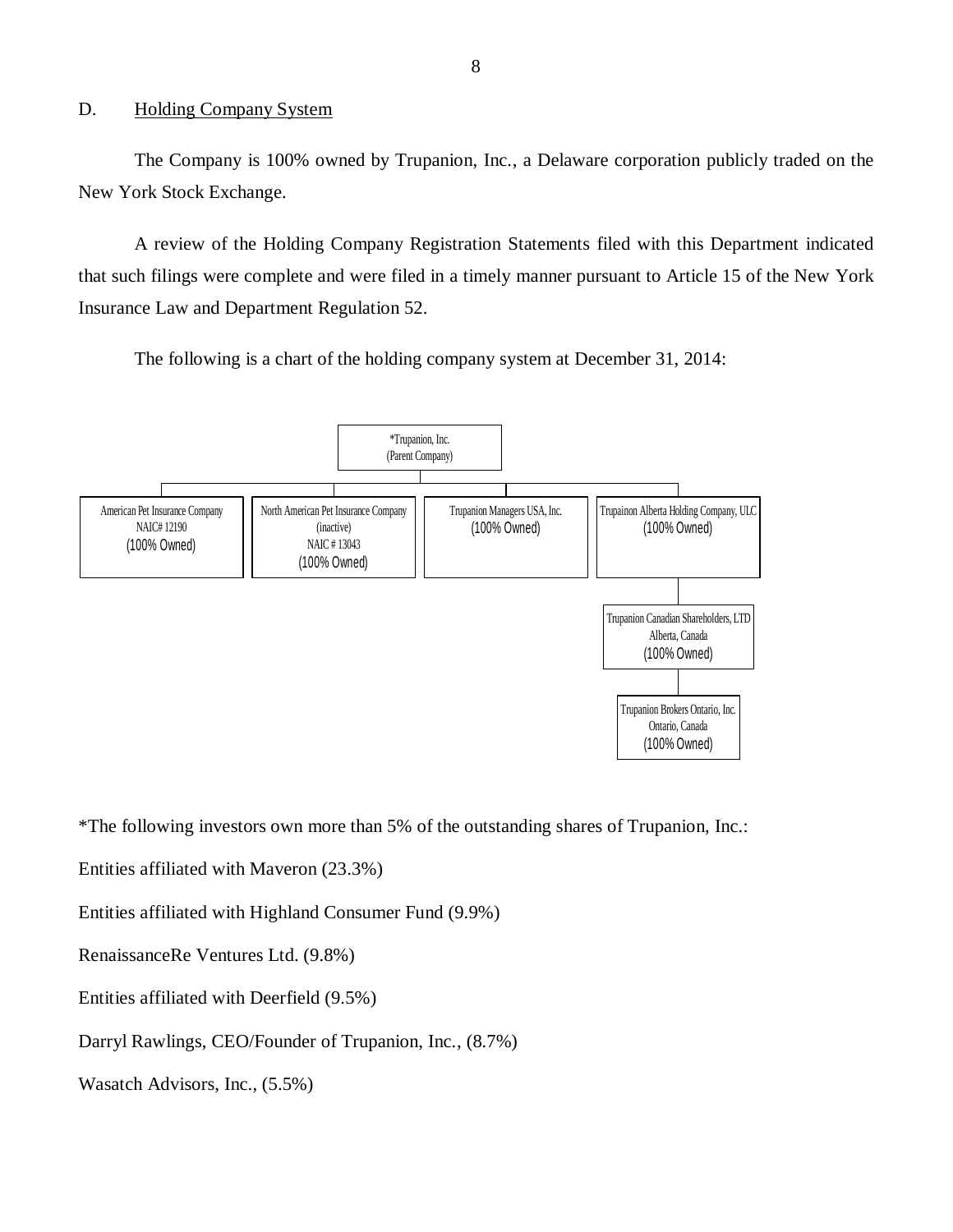At December 31, 2014, the Company was party to the following agreements with other members of its holding company system:

### Administrative Services and Property Agreement

Effective May 16, 2007, and as amended July 15, 2008, the Company and Trupanion Managers USA, Inc. ("TMUI") entered into an Administrative Services and Property Agreement. Pursuant to the terms of the agreement, TMUI will perform various services for the Company including claims payment and adjustment, underwriting, sales and marketing, facility sharing, accounting and finance, insurance coverage and administration. The charge for such services and facilities shall be at cost and shall include all direct and directly allocable expenses reasonably and equitably determined to be attributable to the Company, plus a reasonable charge for direct overhead.

The amendment noted above was not filed with the Department. It is recommended that Company file all future affiliated agreements with the Department prior to implementation in accordance with Section 1505(d) of New York Insurance Law.

### General Agency Agreement

Effective May 16, 2007, and as amended May 25, 2007, January 1, 2010 and May 1, 2011, the Company and Trupanion Managers USA, Inc. ("TMUI") entered into a General Agency Agreement. Pursuant to the terms of the agreement, the Company appoints TMUI as its managing general agent for the purpose of producing and handling the policies of the Company. The Company grants authority to TMUI to solicit, accept and receive applications for such classes of coverage that the Company has authority to write; to secure, at its own expense, reasonable underwriting information through reporting agencies, or other appropriate sources, relating to each risk insured; to issue, renew and countersign policies, certificates, endorsement and binders and to collect and receive premiums thereon. The Company further authorizes TMUI to perform all acts and duties under policies of insurance issued by the Company including, properly sending and/or receiving reports and notices and remitting and/or receiving monies due from or to the Company and adjusting and paying losses or other claims.

Examination review indicates that the amendments noted above which were made for the purpose of increasing the compensation/fees to be paid for services provided, were not filed with the Department. It is recommended that Company file all future affiliated agreements with the Department prior to implementation in accordance with Section 1505(d) of New York Insurance Law.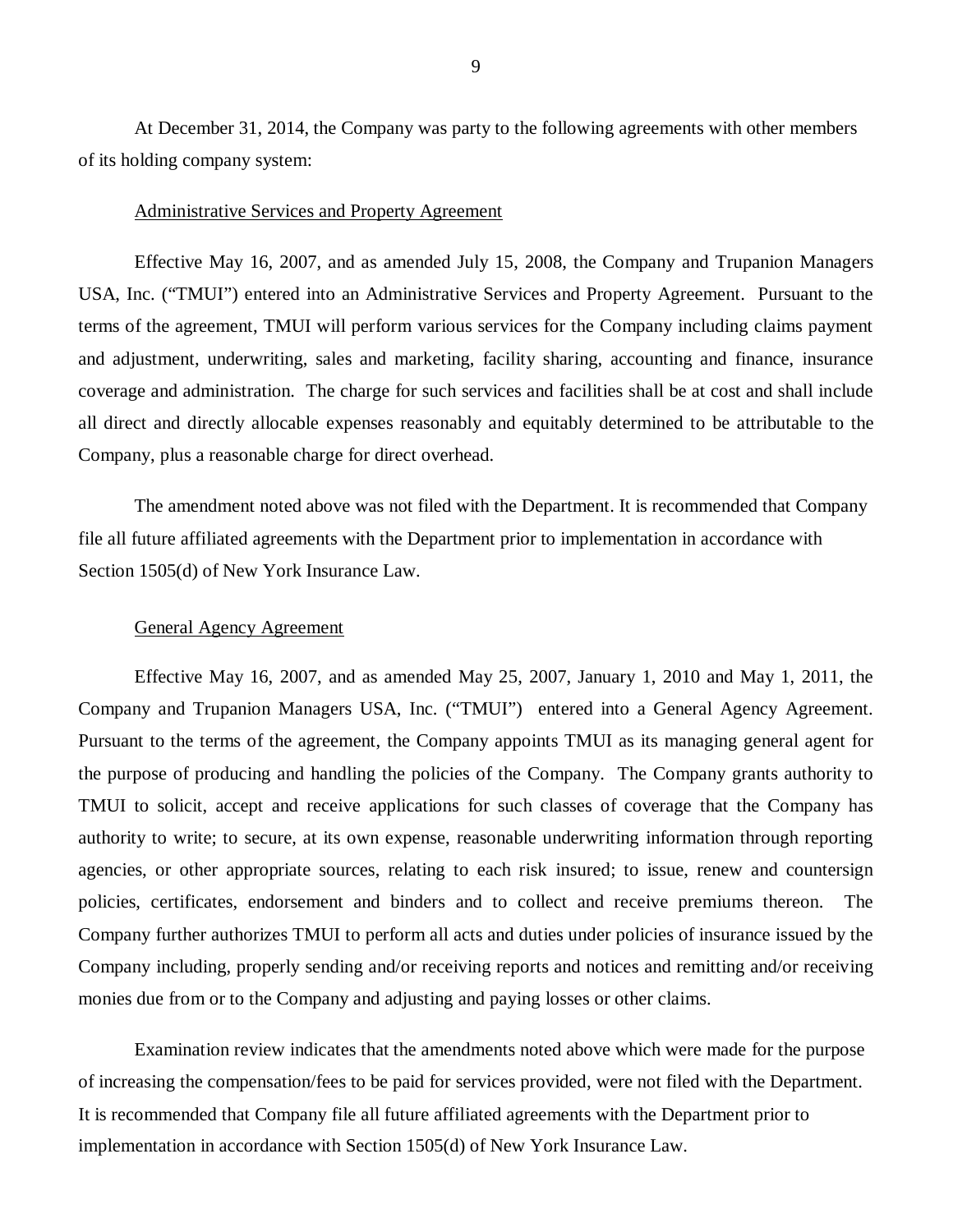### Federal Income Tax Allocation Agreement

Effective May 16, 2007, the Company entered into a Tax Allocation Agreement with its immediate parent, Trupanion, Inc., and other members of the holding company system, including Trupanion Managers USA, Inc. and Trupanion Brokers, Ltd. Pursuant to the terms of the agreement, for each consolidated return year, the consolidated tax liability of the group shall be allocated among the members who agree to pay an amount equal to the separate tax liability for each member. The separate return tax liability of each member shall not exceed the amount each member would have paid if it had filed on a separate return basis.

The agreement was filed with the Department pursuant to Section 1505(d) of the New York Insurance Law.

### E. Significant Operating Ratios

The following ratios have been computed as of December 31, 2014, based upon the results of this examination:

| Net premiums written to policyholders' surplus                                         | 398%* |
|----------------------------------------------------------------------------------------|-------|
| Liabilities to liquid assets (cash and invested assets less investments in affiliates) | 36%   |
| Premiums in course of collection to surplus as regards policyholders                   | 4%    |

The above ratio denoted with an asterisk falls outside the benchmark range set forth in the Insurance Regulatory Information System of the National Association of Insurance Commissioners ("NAIC"). It is noted that the Company's net premiums written to policyholders' surplus ratio is more than the benchmark ratio of 300%, an indication that the Company is writing significantly more business than its surplus can support. Additionally, the Company's net premiums written to policyholders' surplus ratios for 2012 and 2013 were 359% and 426%, respectively. However, the Department is not concerned with the results of this ratio due the nature of the company's business.

To maintain a risk-based capital ratio of at least 210%, the Company received \$1 million capital contribution from its parent Trupanion Inc. in 2015.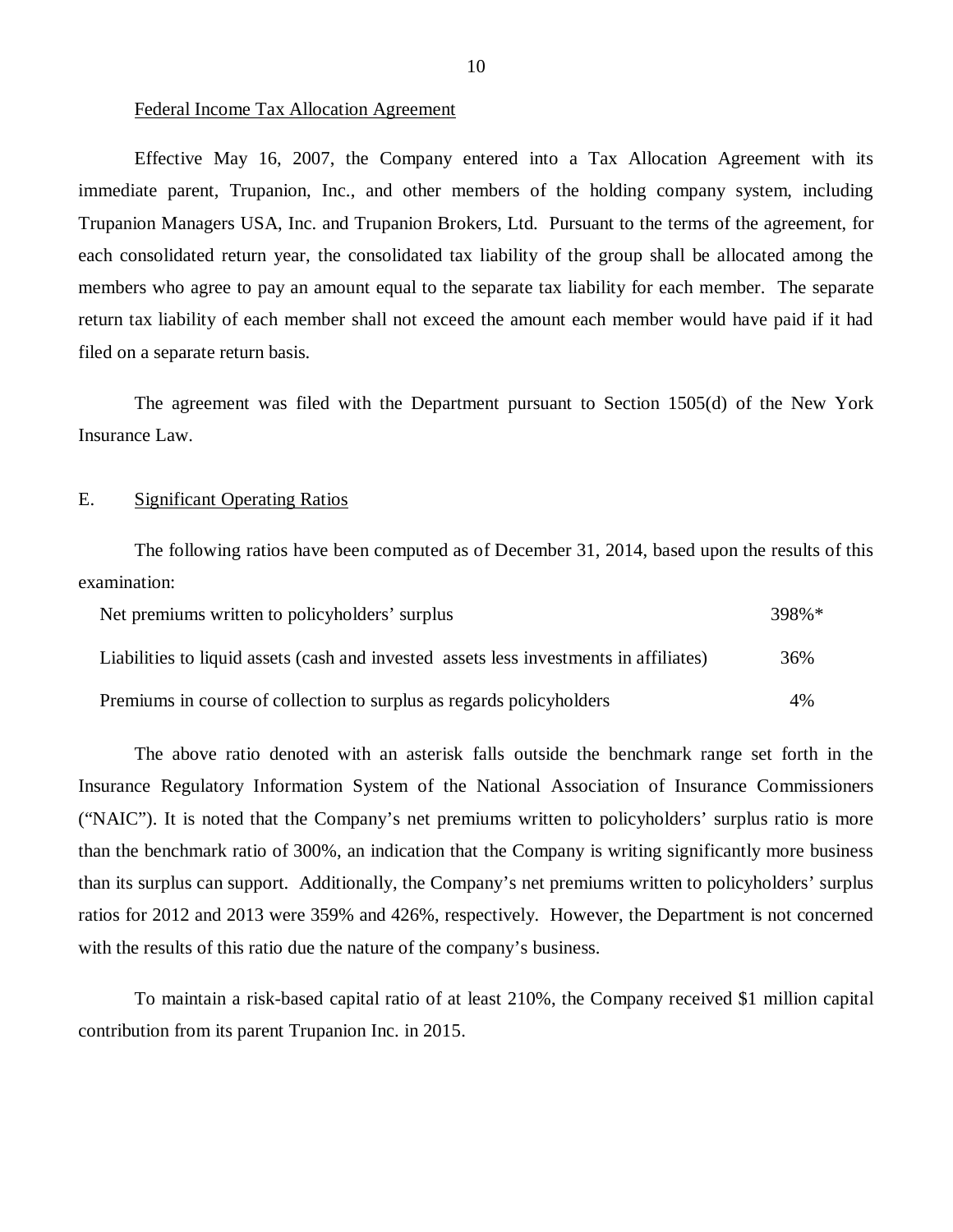<span id="page-12-0"></span>The underwriting ratios presented below are on an earned/incurred basis and encompass the threeyear period covered by this examination:

|                                              | Amounts       | Ratios      |
|----------------------------------------------|---------------|-------------|
| Losses and loss adjustment expenses incurred | \$134,671,572 | 67.75%      |
| Other underwriting expenses incurred         | 56,807,794    | 28.58       |
| Net underwriting gain                        | 7,300,427     | <u>3.67</u> |
| Premiums earned                              | \$198,779,793 | 100.00%     |

### F. Accounts and Records

During the course of this examination, it was noted that the Company's treatment of certain items was not in accordance with generally accepted statutory accounting principles and Department guidelines. Descriptions of such items follow:

### i. Conflict of Interest Policy and Statements

During the review of the Company's corporate governance, it was noted that the Company does not maintain signed copies of board of directors, officers and key employees' conflict of interest statements.

It is recommended that the Company have each member of the board of directors, all officers and all key employees sign a conflict of interest statement annually.

ii. Underwriting and Investment Exhibit

Pursuant to the NAIC Annual Statement Instructions and SSAP No. 70:

"A company that pays any affiliated entity (including a managing general agent) for the management, administration, or service of all or part of its business or operations shall allocate these costs to the appropriate expense classification items (salaries, rent, postage, etc.) as if these costs had been borne directly by the company. Management, administration, or similar fees should not be reported as a one-line expense…"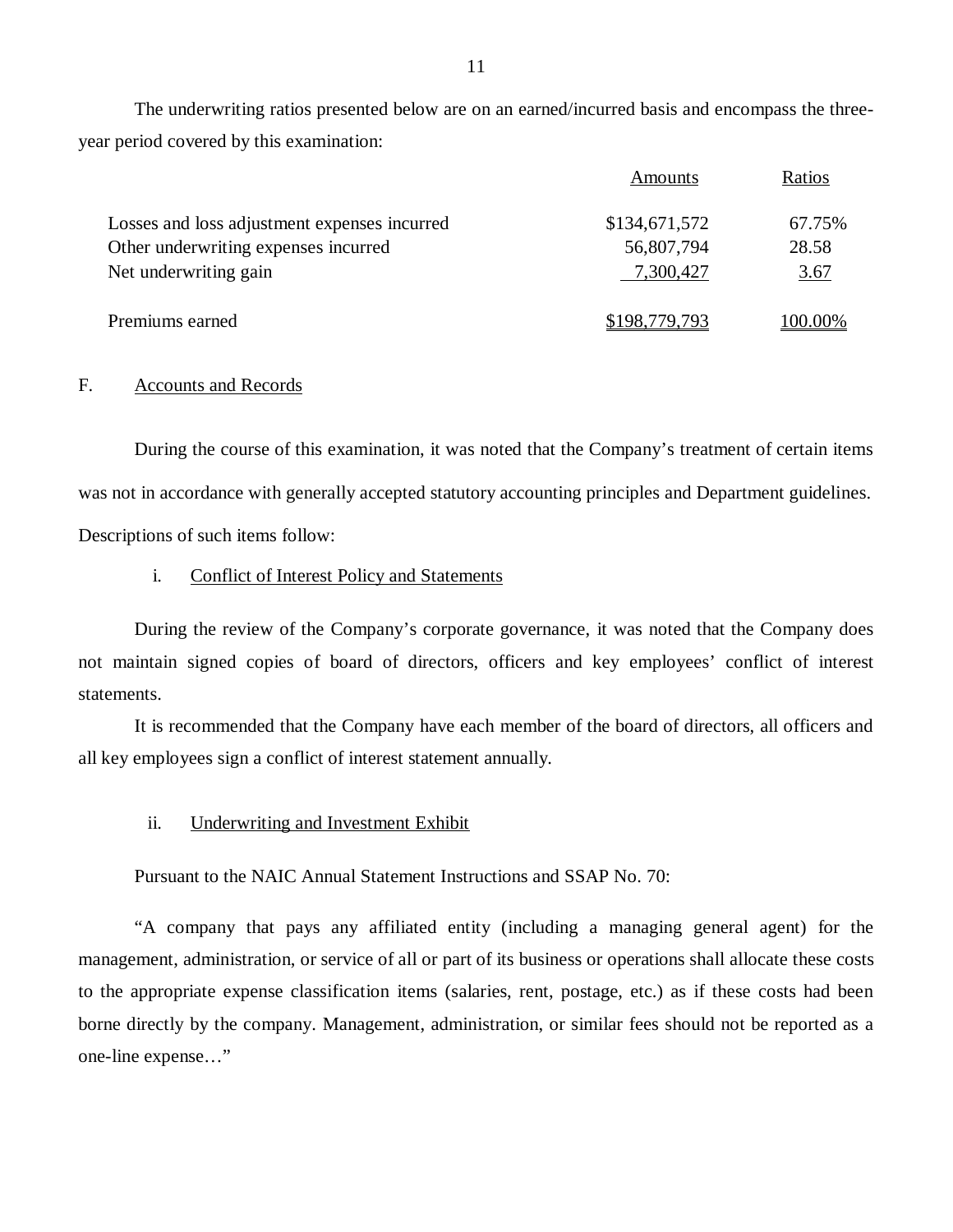"A company that pays any non-affiliated entity (including a managing general agent) for the management, administration, or service of all or part of its business or operations shall allocate these costs to the appropriate expense classification item…"

The Company reported in its filed annual statement, affiliated and non-affiliated expenses as a one line expense.

It is recommended that Company comply with the NAIC Annual Statement Instructions and SSAP No. 70 by reporting its affiliated and non-affiliated expenses in the annual statement Underwriting  $\&$ Investment Exhibit, Part 3 as if the costs had been borne directly by the Company and allocate such expenses to the appropriate annual statement lines and not report them as a one line expense.

### iii. Department Regulation No. 30

Department Regulation No. 30 sets forth the rules and methods governing the allocation of expenses among the major expense groups (loss adjustment, other underwriting and investment), as well as, amongst companies within the same holding company system. This regulation also requires insurers to maintain detailed worksheets on file, supporting the method used in allocating expenses to the various expense groups and joint expenses amongst companies.

The Company's General Agency Agreement and Administrative Services and Property Agreement states that a fee shall be payable for services rendered in connection with policies managed by the MGA on behalf of the Company at cost in compliance with Department Regulation No. 30. These agreements also require that an annual cost analysis worksheet be provided to the Company by the MGA detailing the actual cost of services rendered and facilities made available to the Company; and such information shall be used to develop the basis for the distribution of expenses which more currently reflect the actual costs incurred by the MGA on behalf of the Company.

The Company could not provide the examination team for review a detailed expense allocation worksheet nor a cost analysis worksheet as required by Department Regulation No. 30 and by the Company's own agreements.

It is recommended that Company establish and maintain an expense cost allocation worksheet that details expense allocation in compliance with Department Regulation No. 30.

It is also recommended that the Company obtain an annual cost analysis worksheet from the MGA as required by its agreements.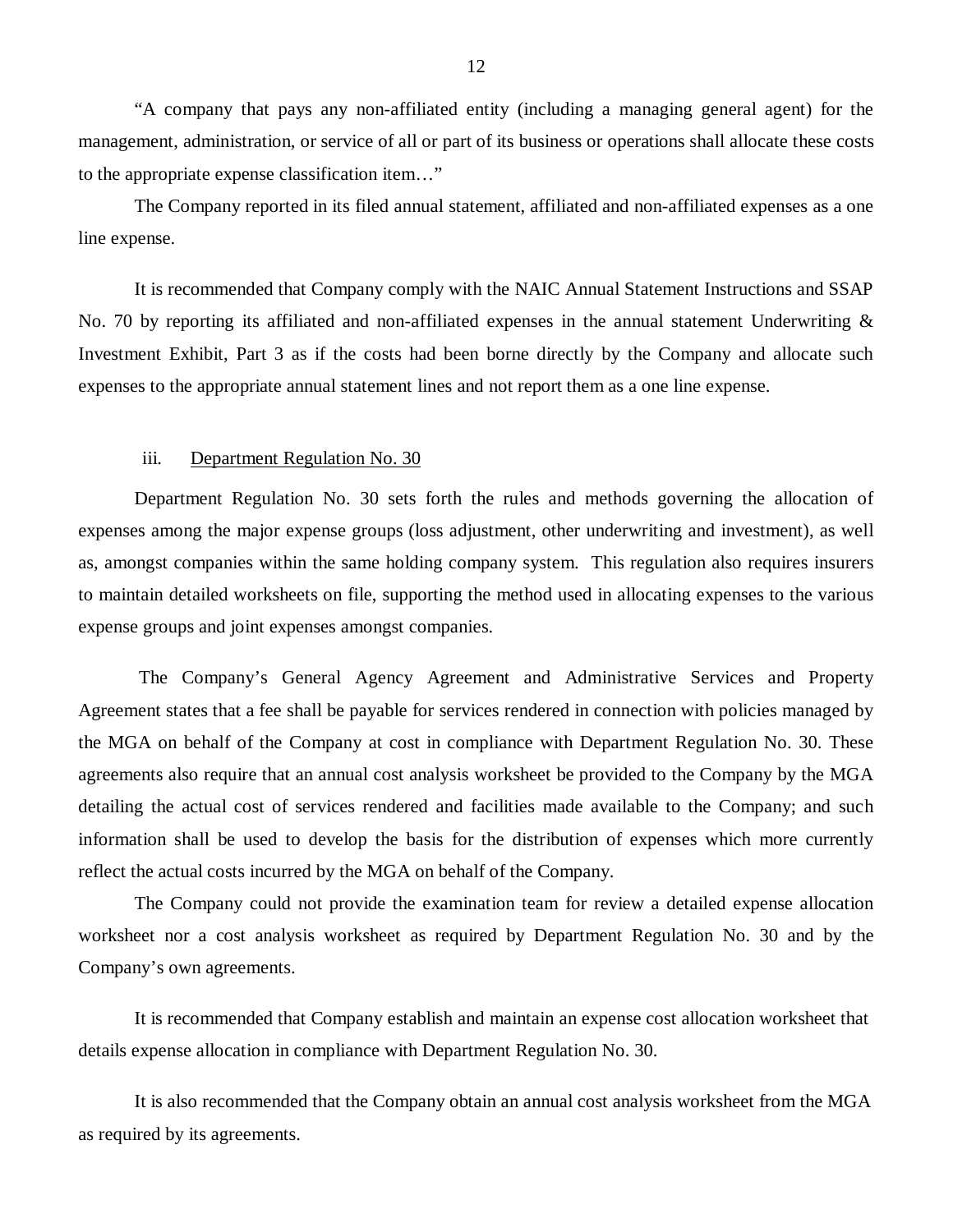### iv. Policy Cancellation

New York Insurance Law section 3425(c)(2)(A) states:

"After a covered policy has been in effect for sixty days, or upon the effective date if the policy is a renewal, no notice of cancellation shall be issued to become effective unless required pursuant to a program approved by the superintendent as necessary because a continuation of the present premium volume would be hazardous to the interests of policyholders of the insurer, its creditors or the public, or unless it is based on one or more of the following:"

"With respect to personal lines insurance policies:"

"Nonpayment of premium, provided, however, that a notice of cancellation on this ground shall inform the insured of the amount due".

Examination review indicated that the Company's cancellation notices did not inform the insured of the amount due.

It is recommended that the Company comply with the notification requirements set forth in Section 3425(c)(2)(A) of the New York Insurance Law.

v. Premium Collection

The Company's Services Agreement in place with managing general agent "TMUI" stipulates that "All premiums on polices issued hereunder shall be collected within seventy-five (75) days of the effective date of the policy or the General Agent shall cancel such policy".

Examination review indicates that premiums are not being collected on a timely basis by MGAs and the amount subsequently paid for some policies is significantly less than the initial amount billed.

It is recommended that the Company establish an appropriate system to track billed and unbilled premium balances and follow up regularly to ensure premiums are being collected as required in the general agency agreement with its MGA.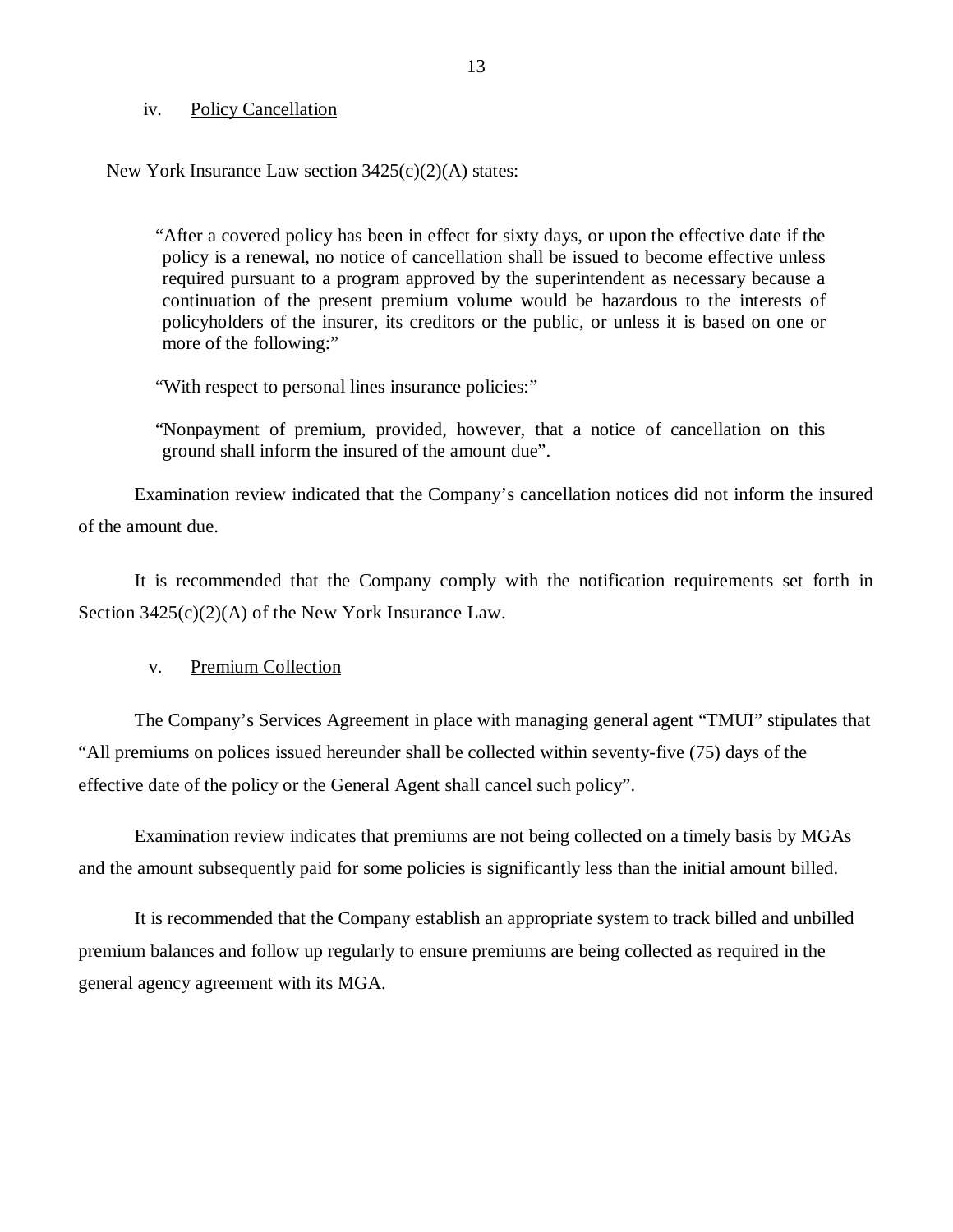### <span id="page-15-0"></span>G. Risk Management and Internal Controls

A risk focused assessment and review of the Company's information technology ("IT") general controls was performed in accordance with NAIC requirements as outlined in the Financial Condition Examiners Handbook.

Based on the review, the Company does not have formal IT policies that are sufficient for IT governance, IT procurement, security awareness, risk assessments, vendor management, service management, data retention, data classification and project management. The absence of such policies indicates that the Company's controls in the areas of IT governance, security, operations and alignment with business needs are inadequate.

It is recommended that the Company strengthen its controls in these areas by establishing formal IT policies.

Furthermore, IT examiners' review revealed that the Company's business continuity/disaster recovery plan in effect was developed without a business impact analysis. In addition, the plan has never been fully tested. Testing the plan will help determine if the lack of a business impact analysis resulted in plan deficiencies and if continuity and recovery are achievable in an acceptable amount of time.

It is recommended that the Business Continuity/Disaster Recovery plan be fully tested.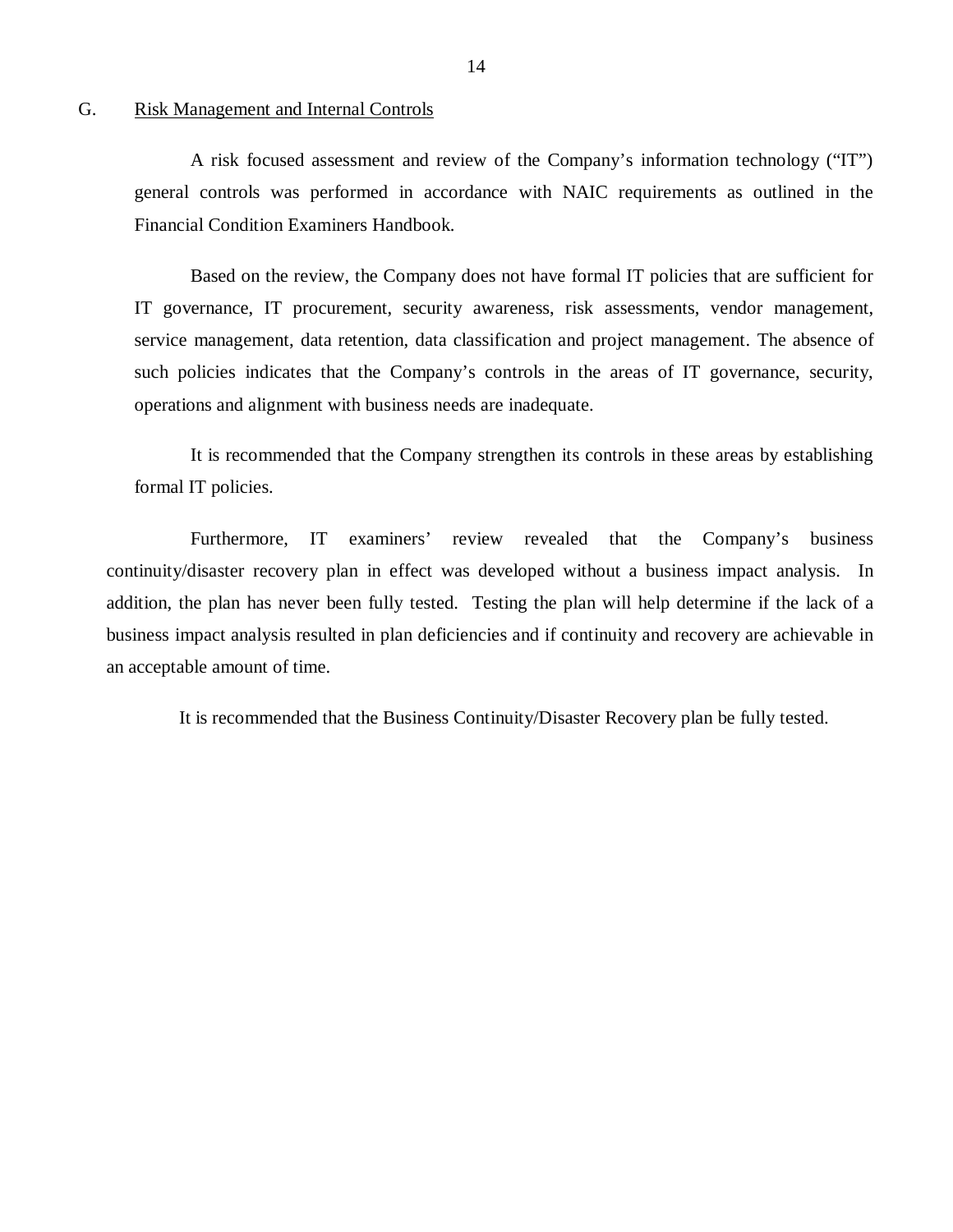# **3. FINANCIAL STATEMENTS**

# <span id="page-16-0"></span>A Balance Sheet

The following shows the assets, liabilities and surplus as regards policyholders as of December 31, 2014 as reported by the Company:

| Assets                                                                                  | Assets       | <b>Assets Not</b><br>Admitted | Net Admitted<br>Assets |
|-----------------------------------------------------------------------------------------|--------------|-------------------------------|------------------------|
| <b>Bonds</b>                                                                            | \$1,000,000  | \$                            | \$1,000,000            |
| <b>Common Stocks</b>                                                                    | 250,000      |                               | 250,000                |
| Cash, cash equivalents and short-term investments                                       | 22,114,218   |                               | 22,114,218             |
| Investment income due and accrued                                                       | 20,499       |                               | 20,499                 |
| Uncollected premiums and agents' balances                                               |              |                               |                        |
| in the course of collection                                                             | 843,763      | 6,233                         | 837,530                |
| Deferred premiums, agents' balances and<br>installments booked but deferred and not yet |              |                               |                        |
| due                                                                                     | 6,763,179    |                               | 6,763,179              |
| Other amounts receivable under reinsurance                                              |              |                               |                        |
| contracts                                                                               | 447,944      |                               | 447,944                |
| Net deferred tax asset                                                                  | 1,033,209    | 79,188                        | 954,021                |
| Receivable from parent, subsidiaries and affiliates                                     | 6,529,622    |                               | 6,529,622              |
| Prepaid expenses                                                                        | 35,900       | 35,900                        | $\theta$               |
| Leasehold improvements                                                                  | 73           | 73                            | $\theta$               |
| Total assets                                                                            | \$39,038,407 | \$121,394                     | \$38,917,013           |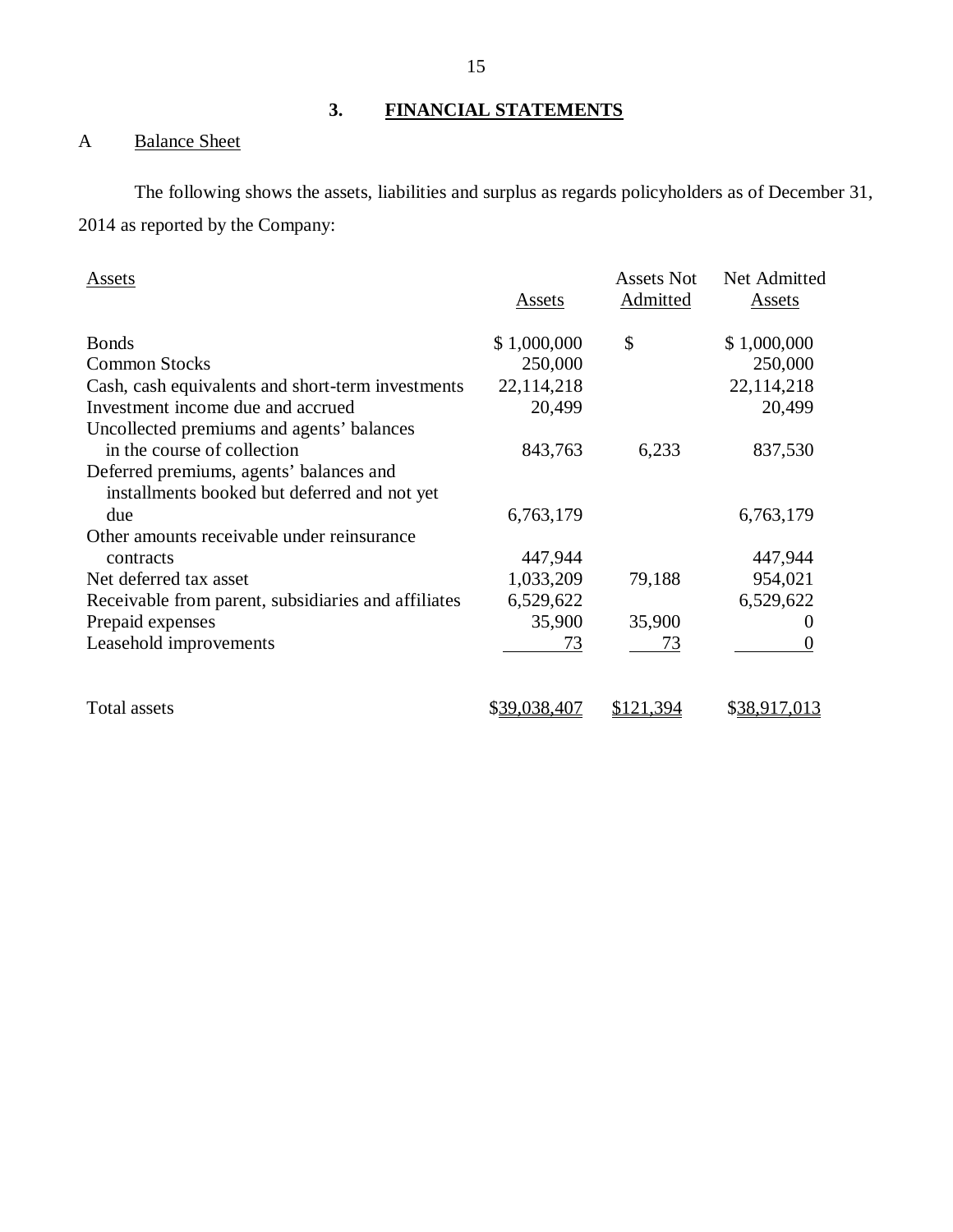## Liabilities, Surplus and Other Funds

| Liabilities                                                    |             |              |
|----------------------------------------------------------------|-------------|--------------|
| Losses and loss adjustment expenses                            |             | \$4,167,572  |
| Commissions payable, contingent commissions and other similar  |             |              |
| charges                                                        |             | 792,132      |
| Other expenses (excluding taxes, licenses and fees)            |             | 723,110      |
| Taxes, licenses and fees (excluding federal and foreign income |             |              |
| taxes)                                                         |             | 770,765      |
| Unearned premiums                                              |             | 8,415,706    |
| Payable to parent, subsidiaries and affiliates                 |             | 386,539      |
| <b>Total liabilities</b>                                       |             | \$15,255,824 |
|                                                                |             |              |
| <b>Surplus and Other Funds</b>                                 |             |              |
| Common capital stock                                           | \$4,800,000 |              |
| Gross paid in and contributed surplus                          | 14,380,538  |              |
| Unassigned funds (surplus)                                     | 4,480,651   |              |
| Surplus as regards policyholders                               |             | 23,661,189   |
| Total liabilities, surplus and other funds                     |             | \$38,917,013 |

Note: The Internal Revenue Service has not yet begun to audit tax returns covering tax years 2012 through 2014. The examiner is unaware of any potential exposure of the Company to any tax assessment and no liability has been established herein relative to such contingency.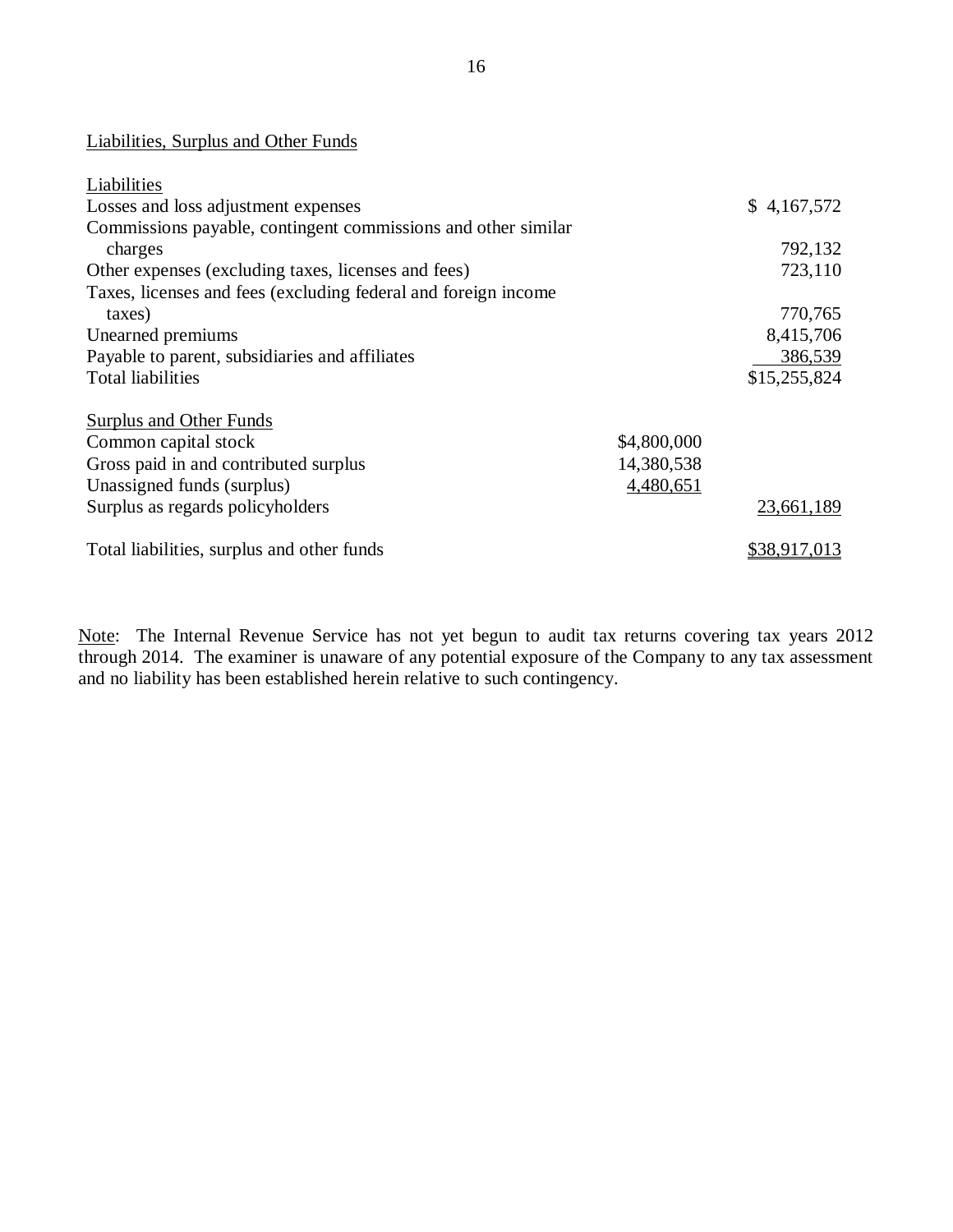# <span id="page-18-0"></span>B. Statement of Income

The net income for the three-year examination period was \$3,382,696 as detailed below:

| Underwriting Income                                                                                 |                             |                 |
|-----------------------------------------------------------------------------------------------------|-----------------------------|-----------------|
| Premiums earned                                                                                     |                             | \$198,779,793   |
| Deductions:<br>Losses and loss adjustment expenses incurred<br>Other underwriting expenses incurred | \$134,671,572<br>56,807,794 |                 |
| Total underwriting deductions                                                                       |                             | 191,479,366     |
| Net underwriting gain                                                                               |                             | 7,300,427<br>\$ |
| <b>Investment Income</b>                                                                            |                             |                 |
| Net investment income earned                                                                        | 156,433<br>\$               |                 |
| Net investment gain                                                                                 |                             | 156,433         |
| Other Income                                                                                        |                             |                 |
| Net loss from agents' or premium balances charged off                                               | \$ (953, 184)               |                 |
| Total other income                                                                                  |                             | (953, 184)      |
| Net income before federal and foreign income taxes                                                  |                             | \$6,503,676     |
| Federal and foreign income taxes incurred                                                           |                             | 3,120,980       |
| Net income                                                                                          |                             | \$3,382,696     |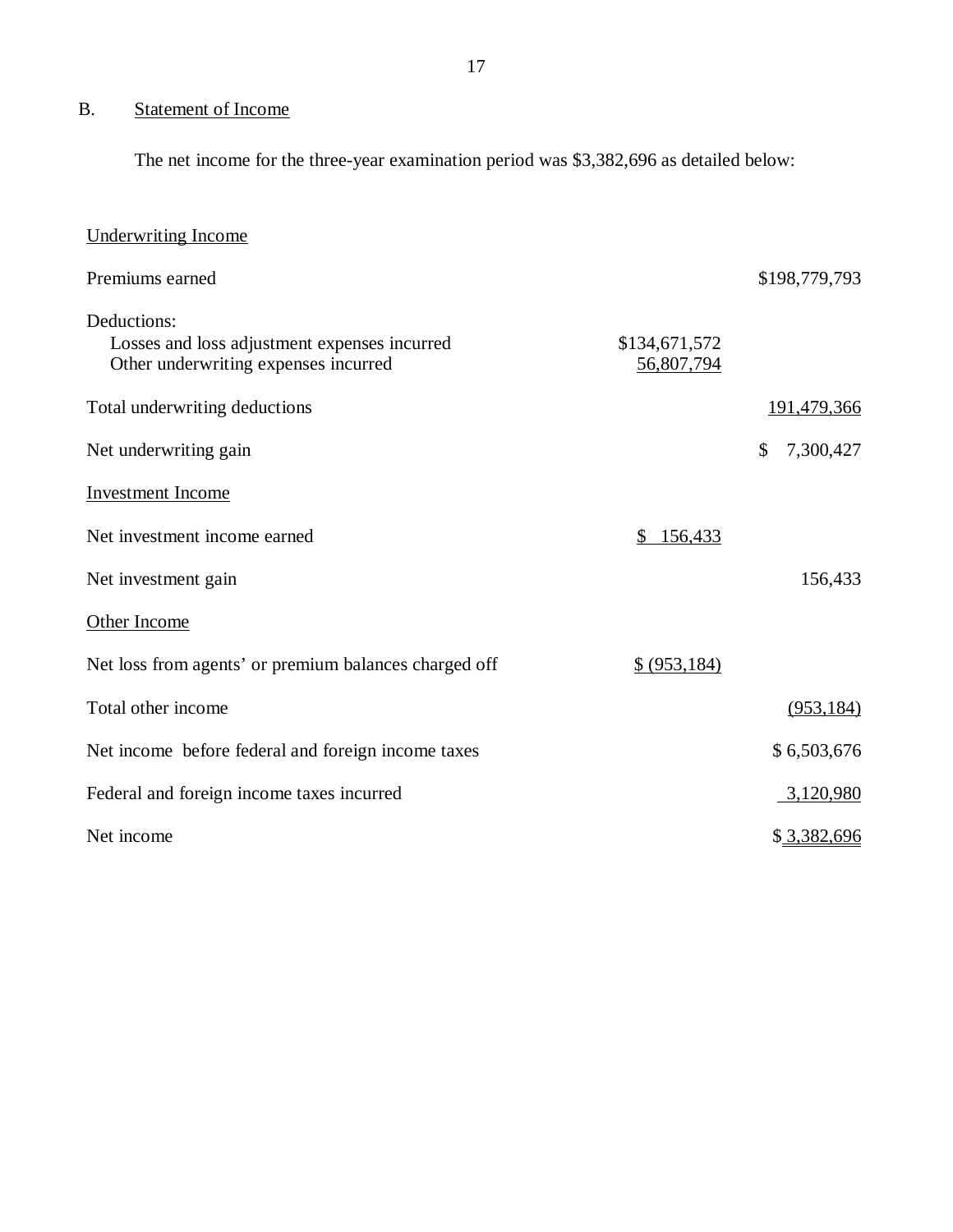# <span id="page-19-0"></span>C. Capital and Surplus Account

Surplus as regards policyholders increased \$13,470,881 during the three-year examination period January 1, 2012 through December 31, 2014, detailed as follows:

# Surplus as regards policyholders per report on examination as of December 31, 2011 \$10,190,308

|                                                                                       | Gains in<br>Surplus | Losses in<br>Surplus |            |
|---------------------------------------------------------------------------------------|---------------------|----------------------|------------|
| Net income                                                                            | \$3,382,696         |                      |            |
| Change in net deferred income taxes                                                   | 930,606             |                      |            |
| Change in non-admitted assets                                                         | 907,322             |                      |            |
| Change in provision for reinsurance                                                   |                     | \$659,743            |            |
| Surplus adjustments paid in                                                           | 8,910,000           |                      |            |
| Total gains and losses                                                                | \$14,130,624        | \$659,743            |            |
| Net increase (decrease) in surplus                                                    |                     |                      | 13,470,881 |
| Surplus as regards policyholders per report on<br>examination as of December 31, 2014 |                     |                      | \$23,661,  |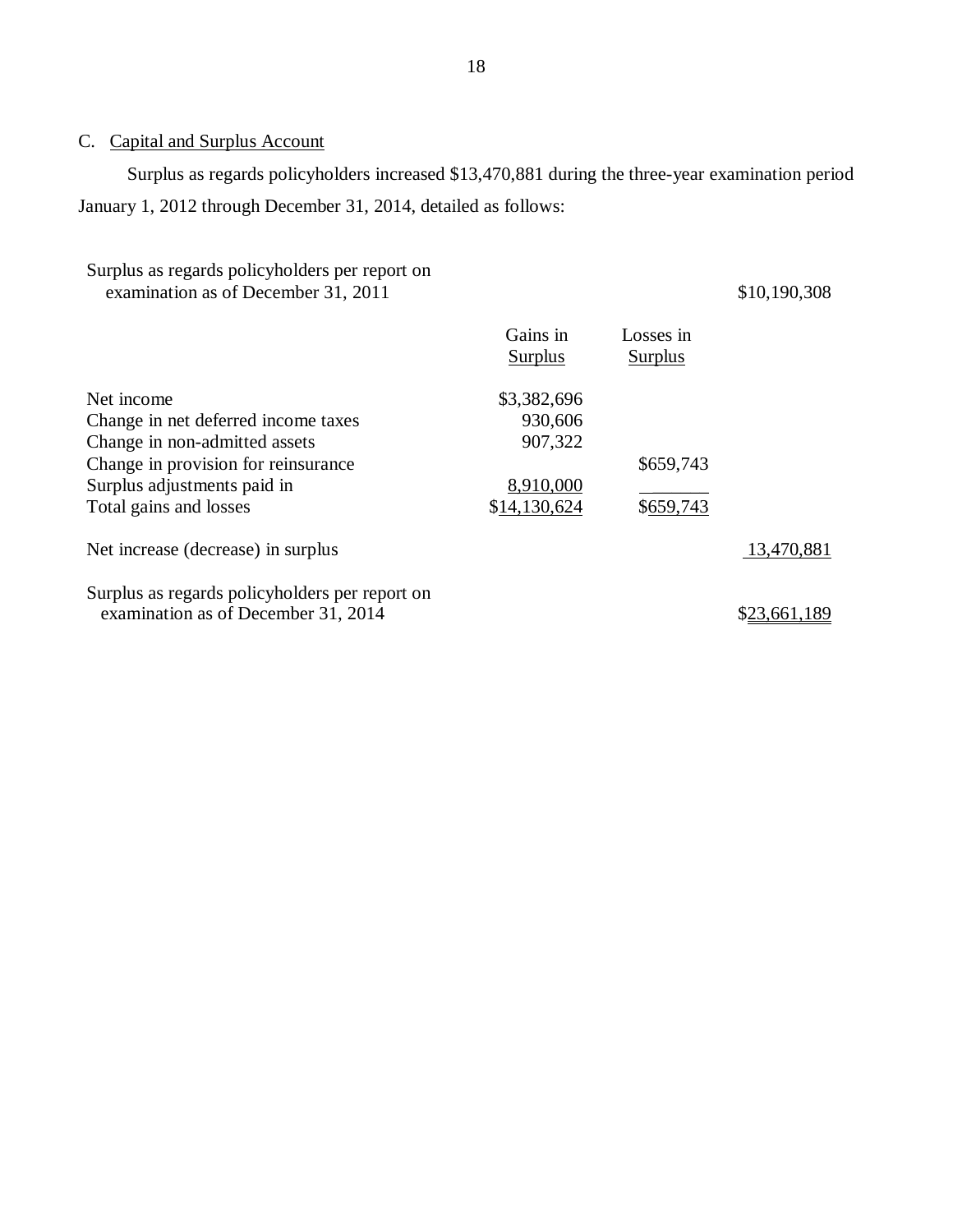### **4. LOSSES AND LOSS ADJUSTMENT EXPENSES**

The examination liability for the captioned items of \$4,167,572 is the same as reported by the Company as of December 31, 2014. The examination analysis of the loss and loss adjustment expense reserves was conducted in accordance with generally accepted actuarial principles and statutory accounting principles, including SSAP No. 55.

### **5. COMPLIANCE WITH PRIOR REPORT ON EXAMINATION**

The prior report on examination contained three recommendations as follows (page numbers refer to the prior report):

### ITEM PAGE NO.

### A Accounts and Records

### Fidelity Bond

It is recommended that the Company obtain a fidelity bond in an amount as required by the guidelines set forth in the NAIC Financial Condition Examiners Handbook. 10

The Company has complied with this recommendation.

### Conflict of Interest Policy

It is recommended that the Company adopt a conflict of interest policy, which is approved by the board of directors, and have each member of the board of directors, all officers and all key employees sign a conflict of interest statement annually. 10

The Company has not complied with this recommendation. A similar comment is made in this report.

### B Information Technology

Disaster Recovery Plan

It is recommended that the Company adopt a formalized disaster 10 recovery plan and test such plan on a regular basis.

The Company has not complied with this recommendation. A similar comment is made in this report.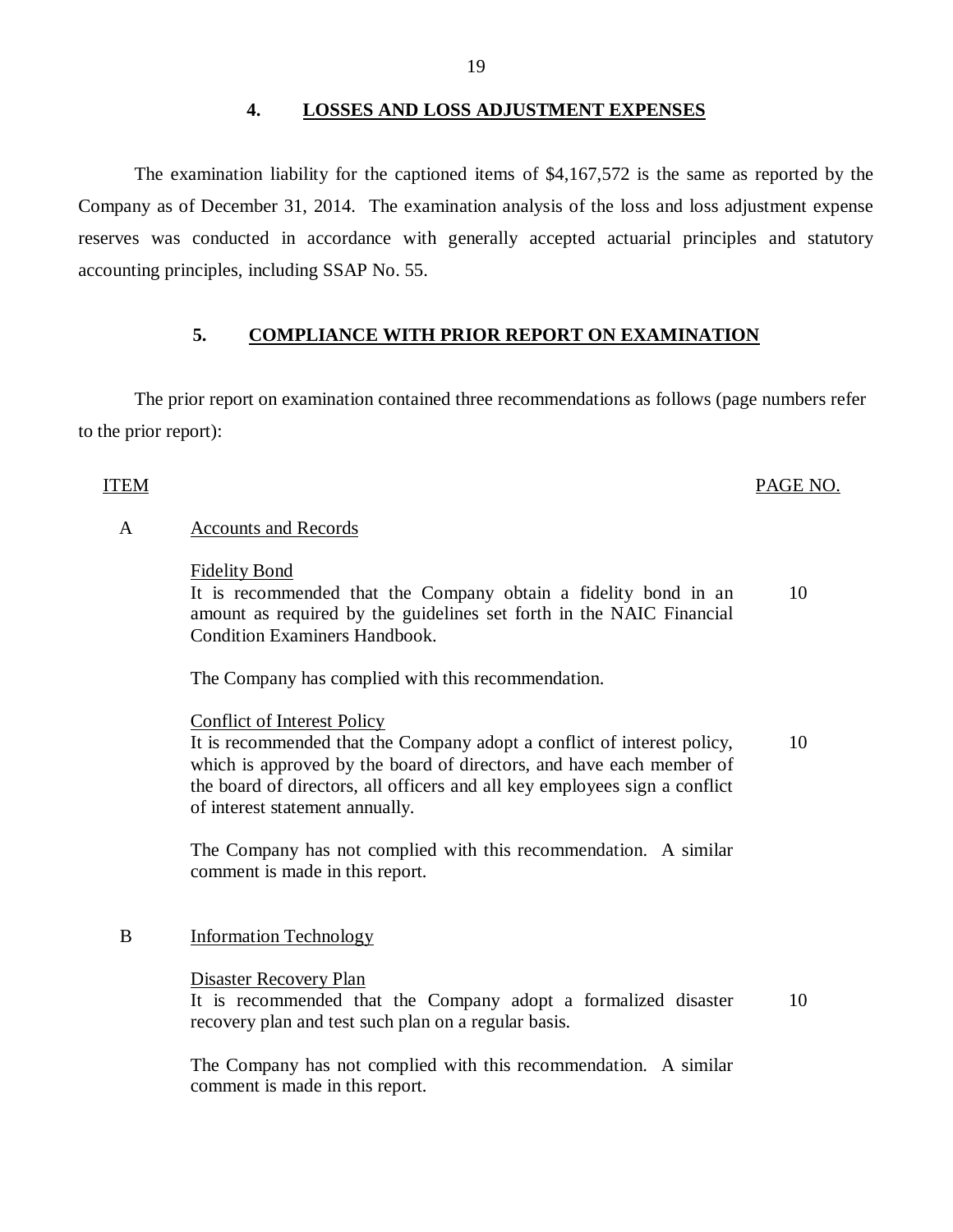## **6. SUMMARY OF COMMENTS AND RECOMMENDATIONS**

ITEM PAGE NO.

### A. Capital Contribution

It is recommended that the Company comply with the notification requirements set forth in Section 1505(d)(1) of the New York Insurance Law. 4

It is also recommended that the Company report capital contributions in the statement corresponding to the period in which the capital contributions are received.

### B. Management

### i Board of Directors' Attendance

It is recommended that board members who are unable or unwilling to attend meetings consistently should resign or be replaced. 5

### ii Board of Directors' Meetings

It is recommended that the Company comply with its by-laws by conducting regular meetings of the board of directors at least once in each quarter of the year. 5

### C. Holding Company

### Affiliated Agreements

It is recommended that Company file all future affiliated agreements with the Department prior to implementation in accordance with Section 1505(d) of New York Insurance Law. 9

### D Accounts and Records

### i. Conflict of Interest Policy and Statements

It is recommended that the Company have each member of the board of directors, all officers and all key employees sign a conflict of interest statement annually. 11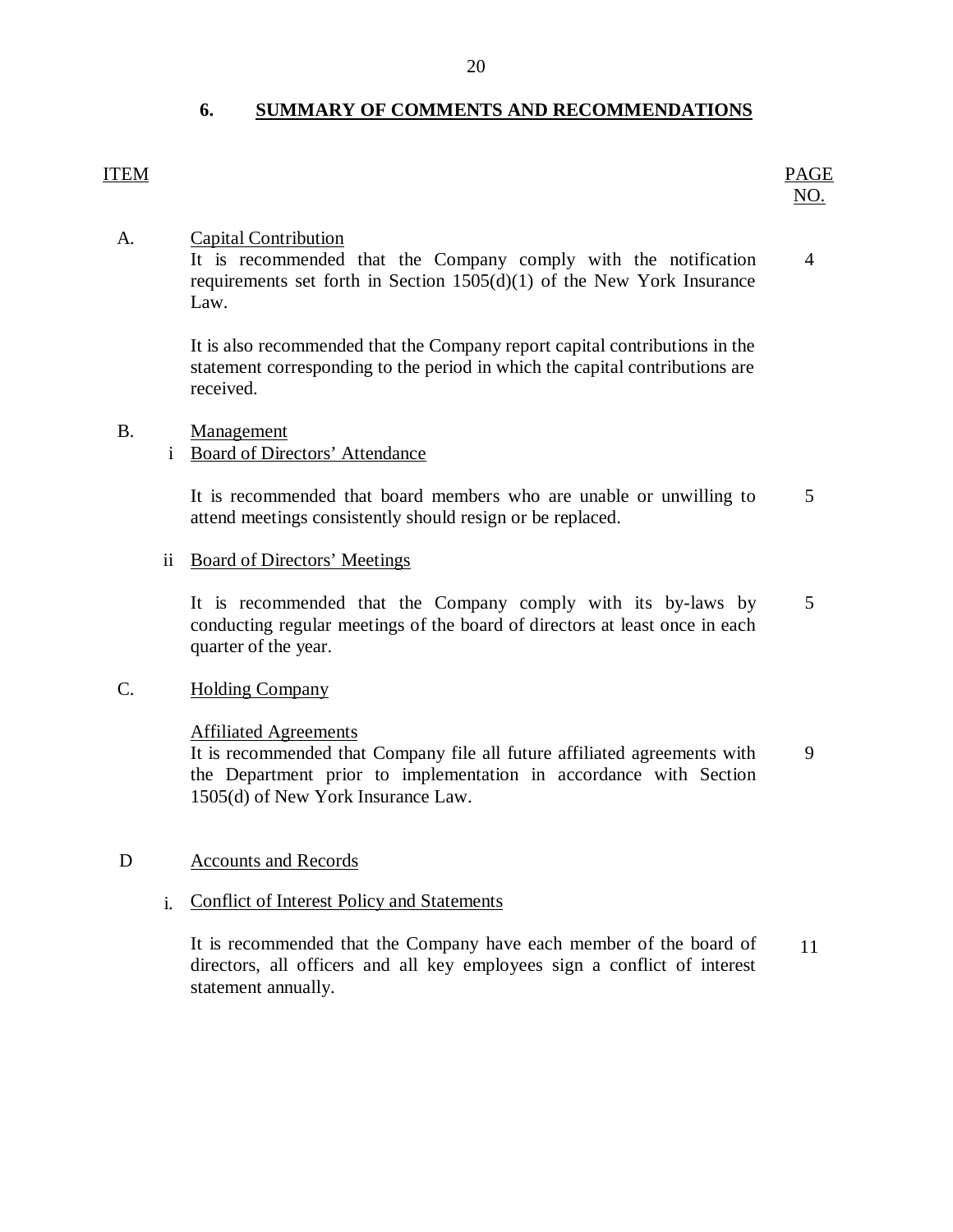ii. Underwriting and Investment Exhibit

It is recommended that Company comply with the NAIC Annual Statement Instructions and SSAP No. 70 by reporting its affiliated and non-affiliated expenses in the annual statement Underwriting & Investment Exhibit, Part 3 as if the costs had been borne directly by the Company and allocate such expenses to the appropriate annual statement lines and not report them as a one line expense.

12

12

12

14

### iii. Department Regulation No.30

It is recommended that Company establish and maintain an expense cost allocation worksheet that details expense allocation in compliance with Department Regulation No. 30.

It is also recommended that the Company obtain an annual cost analysis worksheet from the MGA as required by its agreements.

### iv. Policy Cancellation

It is recommended that the Company comply with the notification requirements set forth in Section 3425(c)(2)(A) of the New York Insurance Law. 13

### v. Premium Collection

It is recommended that the Company establish an appropriate system to track billed and unbilled premium balances and follow up regularly to ensure premiums are being collected as required in the general agency agreement with its MGAs. 13

### E. Risk Management and Internal Controls

It is recommended that the Company strengthen its controls in the areas of IT governance, IT procurement, security awareness, risk assessments, vendor management, service management, data retention, data classification and project management by establishing formal IT policies.

It is recommended that the Business Continuity/Disaster Recovery plan be fully tested.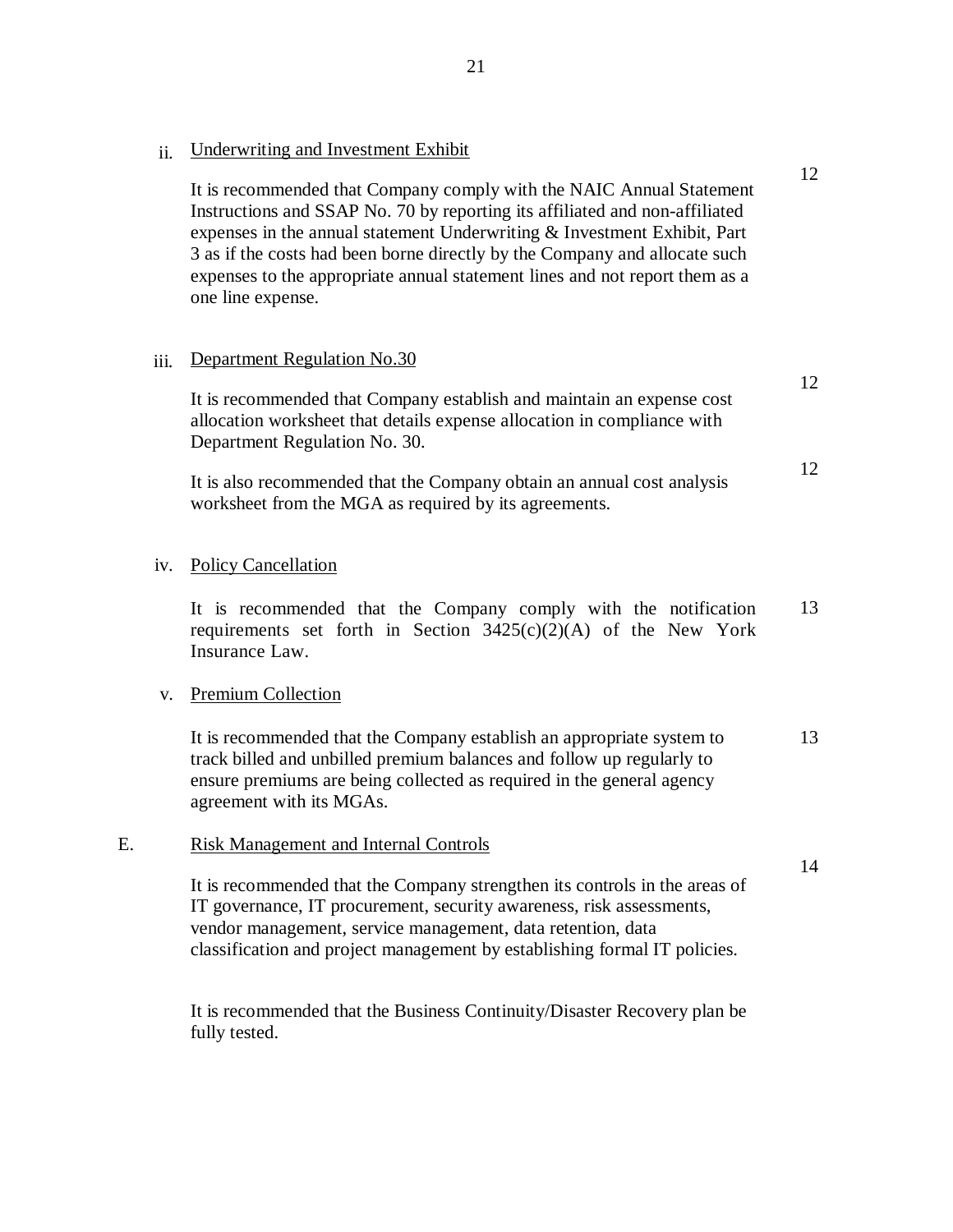Respectfully submitted,

/s/

Adebola Awofeso, Senior Insurance Examiner

STATE OF NEW YORK ) )ss: COUNTY OF NEW YORK )

ADEBOLA AWOFESO, being duly sworn, deposes and says that the foregoing report, subscribed

by him, is true to the best of his knowledge and belief.

/s/

Adebola Awofeso

Subscribed and sworn to before me

this day of , 2016.